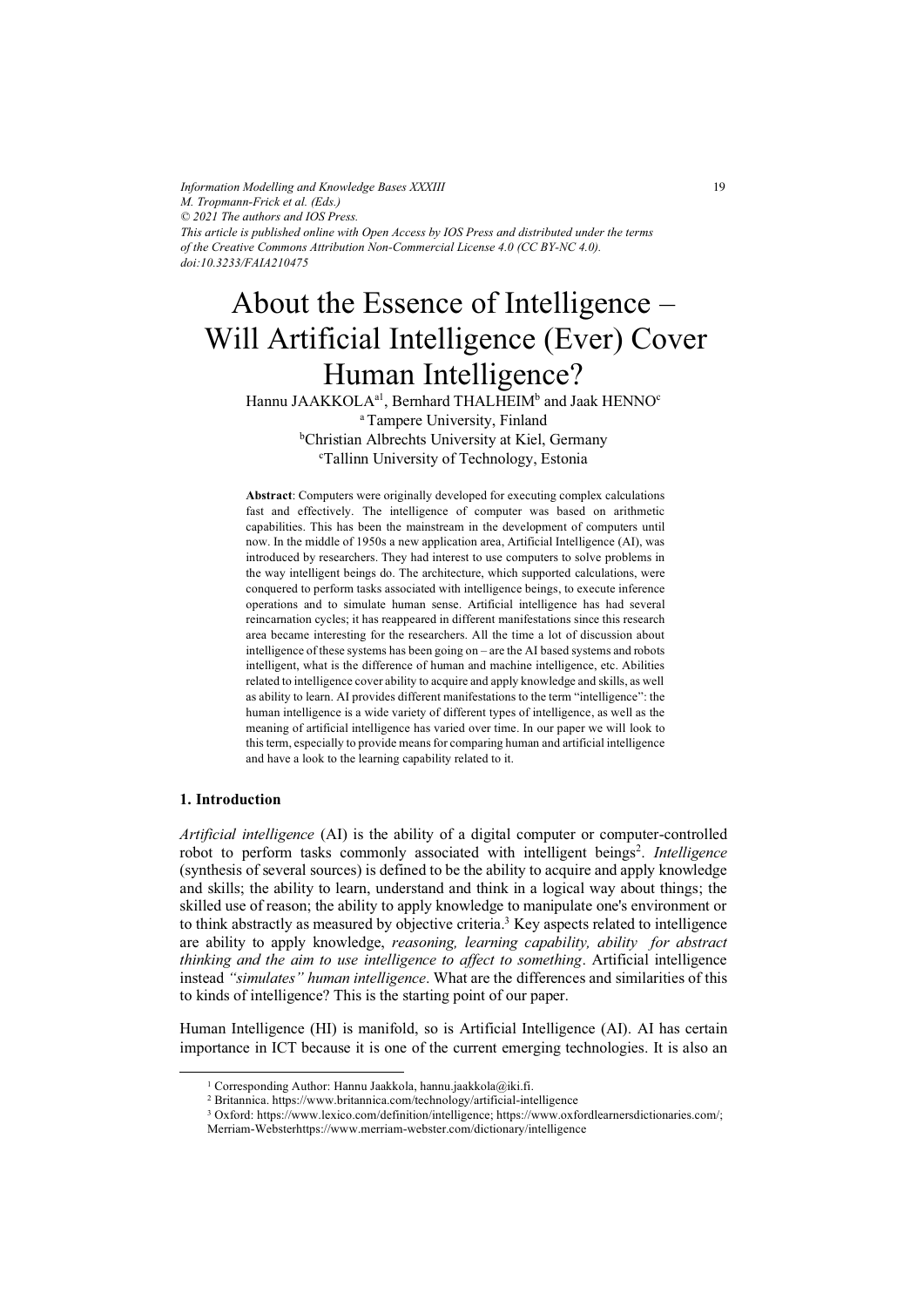example of recurring technologies, which has time by time reappeared in waves. The characteristics of intelligence have been changed over the waves, as well as the driving force and the opportunities provided by it. The definition in [35] compares AI and HI: "Artificial intelligence (AI) is intelligence demonstrated by machines, unlike the natural intelligence displayed by humans and animals, involves *consciousness and emotionality*"; this definition points out something that AI is not able to handle (yet).

The term "Artificial Intelligence" was coined by John McCarthy in 1955. Late in 1950s he introduced the programming language Lisp, which provided means for developing computer programs having ability for self-modifying code dynamically in run time. Computers were developed to conduct complex calculations; this architecture had to be conquered to support tasks related to intelligent systems by the software level support; Lisp was the first effort in this area. The dynamic modification of the code implemented a primitive *learning capability* in the time (1950s) when processing power of the computers was low and availability of data to process was limited and access to it was slow.

AI systems create knowledge from a variety of data elements, based on its built-in "intelligence". The DIKW (Data, Information, Knowledge, Wisdom) pyramid in Figure 1 illustrates the cultivation process from data to wisdom (modified from [36]):

- $\bullet$  *Data* is conceived of as symbols or signs. To simplify, data is representation of something having itself no exact meaning or interpretation.
- $\bullet$ Information affiliates semantics or meaning to the data.
- - Knowledge is processed or organized from information based on the rules or algorithms and make information utilizable in the use context.
- $\bullet$ Wisdom is applied knowledge in its use context.

The role of *intelligence* is connected to the cultivation process introduced above. We need intelligence to create meaning for data (-> information) and further to handle the information to create useful knowledge about it. Wisdom provides guidelines for utilizing the knowledge and transfers it to actions and behavioral patterns



Figure 1. DIKW Pyramid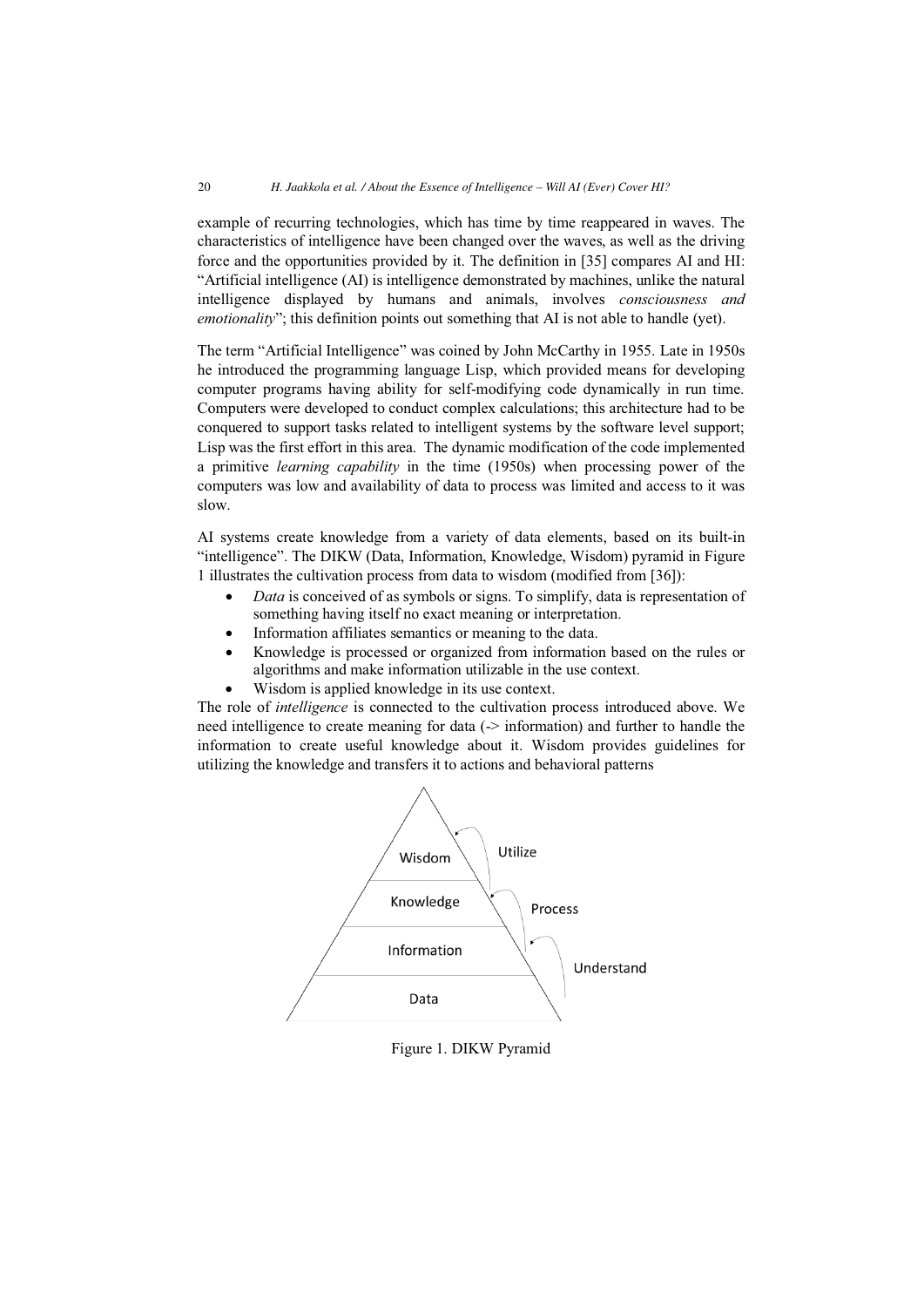DIKW pyramid can be connected to the human and artificial intelligence. In both cases we need *data* to handle and the (*intelligent*) *process* to refine it to the applicable form in the use context. Human way and machine way are different. How different, this will be discussed in the following Sections. Intelligence, in addition to data processing capability also needs capability to *learn* – ability to change the future behavior based on the experiences or external knowledge available.

The aim of this paper is to find (at least partial) answer to the questions:

- $\bullet$ What is Intelligence?
- $\bullet$ What are the differences between HI and AI?
- $\bullet$ What is the intelligence of AI?
- -What are the key elements of (Artificial) Intelligence?

The paper is structured to find answer to the questions in the following way . *Section 2* handles the characteristics of HI, compared to AI. *Section 3* has focus it the intelligence of AI – what are the functionalities to implement intelligence in these systems. Section 4 handles two key aspects of intelligence, communication, and learning. Section 5 concludes the paper.

# **2. Human Intelligence**

# *2.1. The Potential of AI and HI*

Human intelligence is far broader than the artificial one. According to [14], we may distinguish three kinds of human reasoning systems: brain-based central nervous system with reasoning, the partially autonomous vegetative nerve system with body system control, and the governing survival nerve system for reproduction. AI research is centered around the first system and only concentrates on one type of intelligence: creative or problem-solving intelligence. There are, however, four other kinds of intelligence that we cannot (yet) support: emotional (or social) intelligence, selfreflection (or spiritual or existential) intelligence, body intelligence as second human reasoning system, and survival intelligence. These four types are supporting and partially governing by the central nerve systems while interacting with it.

We may distinguish several specific types of creative intelligence that are so far partially covered and not yet well-supported by AI research:

- $\bullet$ linguistic, narrative, or verbal intelligence including metaphorical intelligence,
- musical intelligence,
- abstract intelligence including analytical intelligence, logical-mathematical intelligence, and numerical intelligence
- visual intelligence
- practical intelligence including application intelligence, and practical wisdom,
- $\bullet$ imaginative intelligence,
- physical-kinesthetic intelligence, and
- spatial intelligence.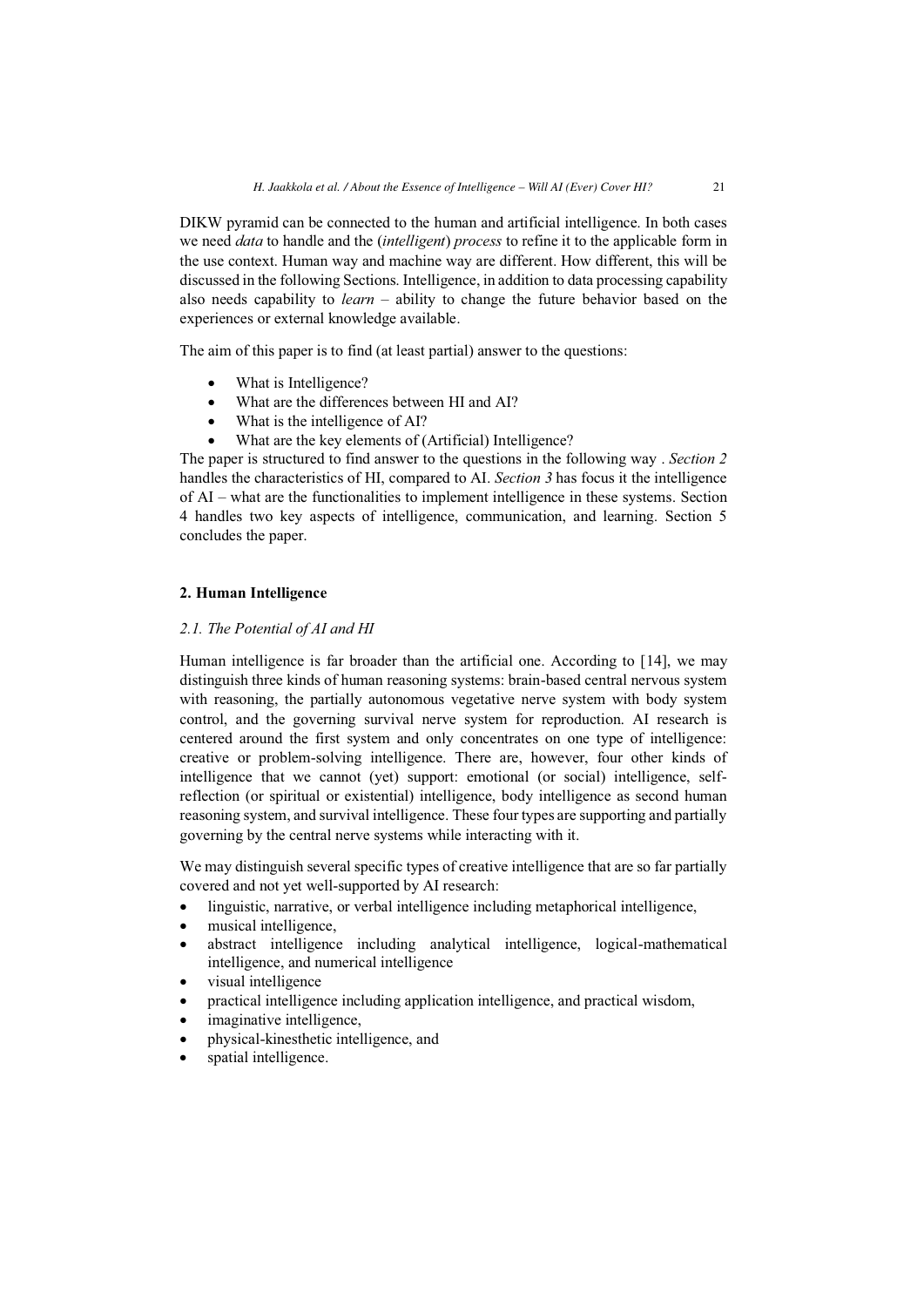Creative intelligence also includes intuitive intelligence including crystallized intelligence. This specific type cannot be so far supported at all.

*Thesis 1a*: *HI can only be properly supported by AI if the specific kind and type of intelligence is well-understood.* 

Intelligent human behaviour requires above all a great deal of knowledge about details. Knowledge is to be distinguished from intelligence. Intelligence operators (such as the very large variety of inferential reasoning) allow us to derive new knowledge or at least insight from knowledge, experience, observations, models, and intuition. We often hypothesise in 'unknown territory' and develop hypotheses, models or even theories. Detailed knowledge is helpful to 'falsify' hypotheses, i.e. to eliminate them as certainly false, if they contradict facts or experiences.

Consciousness, learning, creativity, freedom, communication behaviour are not (yet) understood in an algorithmic fashion, e.g. decision making under restrictions, competing simultaneous objectives and uncertainties about the future.

Currently, the AI hype aims at development of deep learning mechanisms. This is however only the first step towards emulation of HI. Consciousness, feeling and other topics, such as creativity or will, must be understood before becoming supported by AI.

*Thesis 1b*: *AI and IT may far better handle the regular and typical case. Anything else is beyond the horizon.*

We discover that Turing-based computation is mainly based on an algorithmic treatment by deductive systems. It is an incarnation of the digital. Turing-based computation is limited by the second Rice's theorem [25] that has extended by many non-computability and undecidability results. It shows that with current technology it is, thus, impossible to build safe and secure software systems. Advanced reasoning mechanisms such as induction and abduction are not yet well-supported. We need a more sophisticated support for reasoning. For instance, logics research showed that there are true properties in Arithmetics that cannot be proven by deduction. The Turing machine model is not at all the only kind of computation. Analogical, plausible, and approximative computation is badly covered by Turing computation. Neural networks are so far very simplistic networks. The web of neurons in living systems is far more sophisticated and provides advanced computations that cannot yet emulated by our machines. There exist many kinds of computations (deterministic, non-deterministic, randomized, quantum) each of which is characterized by a class of computationally equivalent mechanisms. This is also the case of cognitive systems which are but specialized non-uniform evolutionary computational systems supplied by information delivered, thanks to their own sensors and effectors, from their environment. There is evidence that the computational power is human intelligence might be bounded by the  $\Sigma_2$  level of the arithmetic hierarchy [34] what is far beyond computability.

*Thesis 1c*: *AI needs an IT that goes far beyond Turing-based computation and logical reasoning by deduction and is not only based on digitalisation.*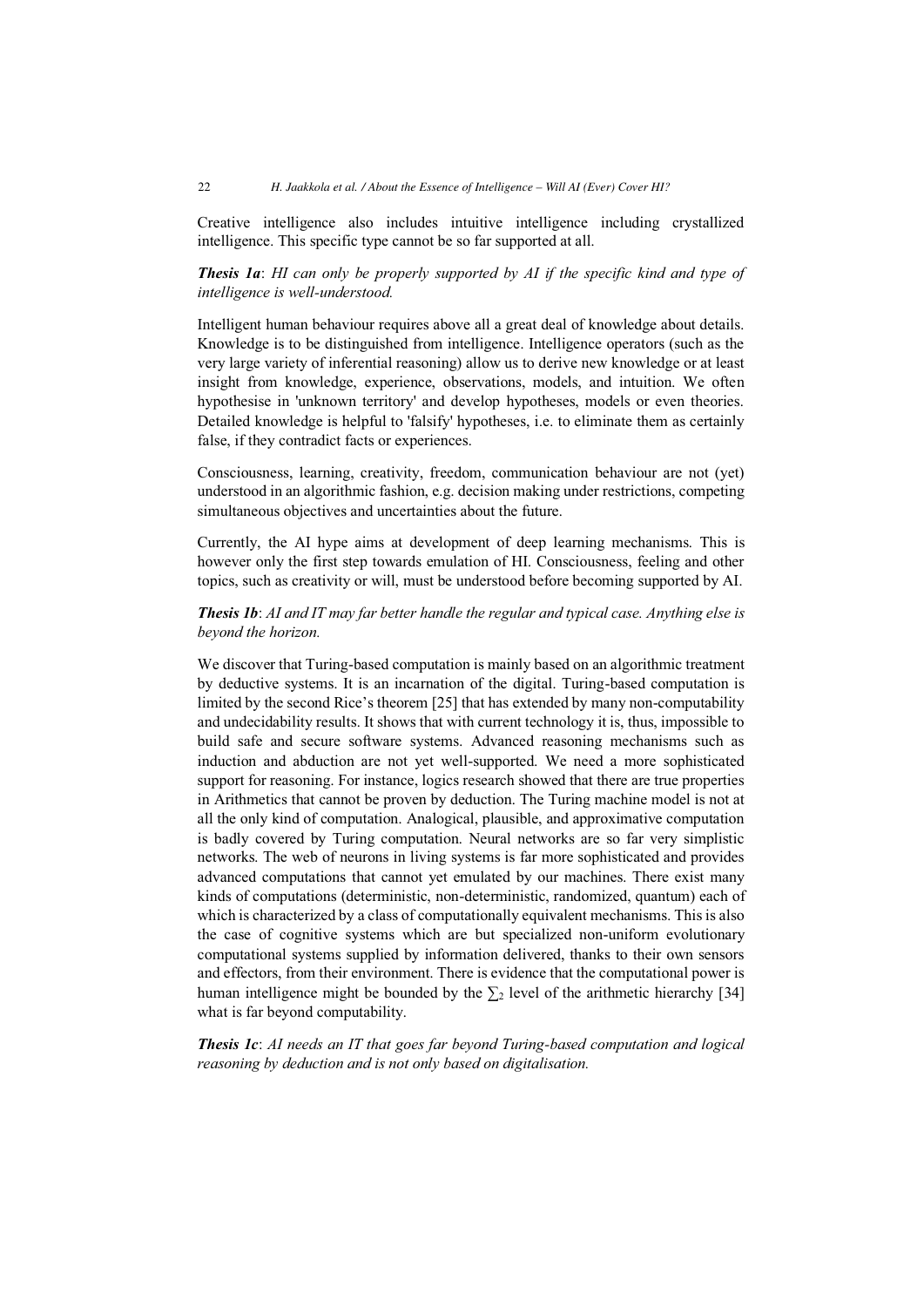#### *2.2. Some Limitations of Artificial Systems*

Modern IT systems are thriftless in their energy requirements. One may wonder why a complete operating system must be loaded before using the computer as a typewriter. Human systems are energy efficient. AI systems are oriented on luxurious featuritis with many tools that cannot be handled by a singleton human. Additionally, human reasoning is energy-minimalised while AI computation as well as any kind of current computation is energy extravagant and recklessly wasteful.

Humans use also other reasoning systems. These systems are parsimonious and energyoptimised what is not the case for current AI systems. They form some kind of superorganism that are 'living' structures whose ability to survive depends on appropriate coordination of the interaction of individual systems, which are themselves viable, just as a human being is made up of billions of living cells. Self-organisation and selfoptimisation usually goes through an (evolutionary) process and in the process must be 'attractive' enough for the individual elements involved to join together to form a whole.

*Thesis 2a*: *HI follows the utility value paradigm in a parsimonious manner whereas AI is mainly based on the marketable value paradigm in a lavish manner.*

We are used nowadays to the goodies of modern AI solutions such as smartphones. At the same time we do not realise that we sacrifice cultural achievements necessary for HI. A good example is the lost education depth due to dominance of technical solutions such as Wikipedia or other web services which reduce knowledge to what the monopoly player considers as opportune. Anything else vanishes.

*Thesis 2b*: *The monopoly game played by the big internet players is oriented on the brainsickness of simple direct consumers. AI monopoly is not interested in intelligent consumers. HI is an evolutionary advantage that is based on co-evolution within all kinds of intelligence.* 

Living beings and human systems are concentrating on the main function. Think, for instance, the albatross can fly thousands of kilometres several days without interruption and intermission. Evolution of the fittest led to such abilities. This development is some kind of meta-evolution rule that uses principles and paradigms we do not know for technical systems.

*Thesis 2c*: *Nature and evolution are oriented on the selection of the fittest and best accommodating system. AI system evolution is – at its best - based on meta-models of evolving systems what must be developed in advance.* 

#### *2.3. The Opportunities Offered by Artificial Systems*

Technical system are often far better than any human. Compare, for instance, a highly skilled chess player with a computation system that considers all potential moves and that adapts the position evaluation function after assessing the position quality and comparing it to different positions.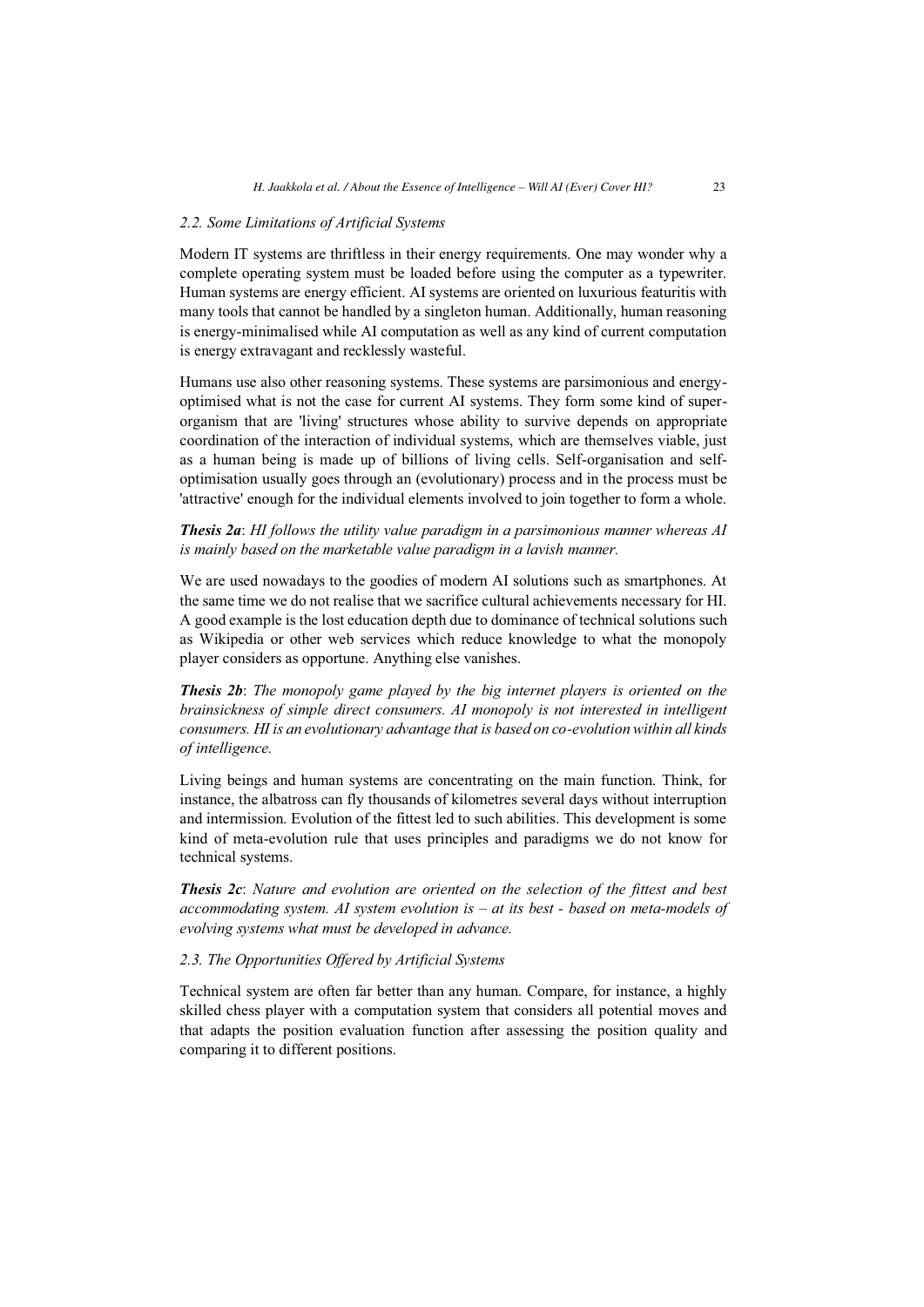*Thesis 3a*: *AI and HI are different methods of solving certain difficult tasks. AI here does not include the four other kinds of human intelligence. In terms of intelligence in the sense of problem-solving quality in non-trivial subject areas, technology is already further ahead than humans in some areas today.*

AI systems can easily learn regular and smooth functions with a limited number of discontinuity points. Such functions can be considered as routine and approximative solutions. Beside this 'normality' we approach the unlearnable. Consider, for instance, a Cauchy function that is neuronally unlearnable. In general, non-learnability applies to all functions that require quite different results or actions for the smallest variations of parameters. So, a neural network of any depth cannot learn 'ugly' functions, but it can learn smooth ones [29].

#### *Thesis 3b*: *AI systems are better in support of regular and good application tasks but fail in complex domains which are badly understood, irregular, or insufficiently modelled.*

IT systems as well as AI are instruments that might ease human life whenever this is beneficial. As instruments, they can be used with proper intent, with care, with a belief in reliability and robustness. Modern life is impossible without all these instruments. However, we do not need instruments on any place, at any time, for any task, for everybody, and in any environment. Often we cannot survive without our instruments.

*Thesis 3c*: *AI systems are instruments that are great in hostile to life environments, for support of activities far beyond human skills, more efficient and effective than humans, and provide services that ease life.*

#### *2.4. The Risks and Threats of the Artificial*

IT and AI have a high innovation rate that is far from being easily understandable. The society is unable to capture the impact by rules, regulations, or laws. Think, for instance, threats imposed by micro-trading or AI weapons. The insight into such systems vanishes. Who can repair a car? Garages are also relying on support instruments. Systems are built with 'AI inside'. IT systems operate in a form that CS people have no chance to fully understand their operating. The 'race between education and technology' seems to have the artificial system as a winner. Look on the smartphone behaviour that substantially decreases human reasoning, understanding and reasoning, blindness for environment observation, and human social warmth. With the advent of internet and modern TV technology we detected media competence as an essential skill for everybody (e.g. see [23]). Nowadays we have to develop literacy and competence for AI systems.

## *Thesis 4a*: *AI education is still in a fledgling stage. Similar to the impact of techniques and technologies to education and disciplines we have to develop a proper technology and disciplinary education for AI.*

Modern applications and environments are becoming more complex, advanced, and sophisticated. This complexity is often far beyond comprehension skills of humans. The reaction speed of technical systems beets human abilities. Programmers program whatever is requested without being restricted by ethical restrictions. Technology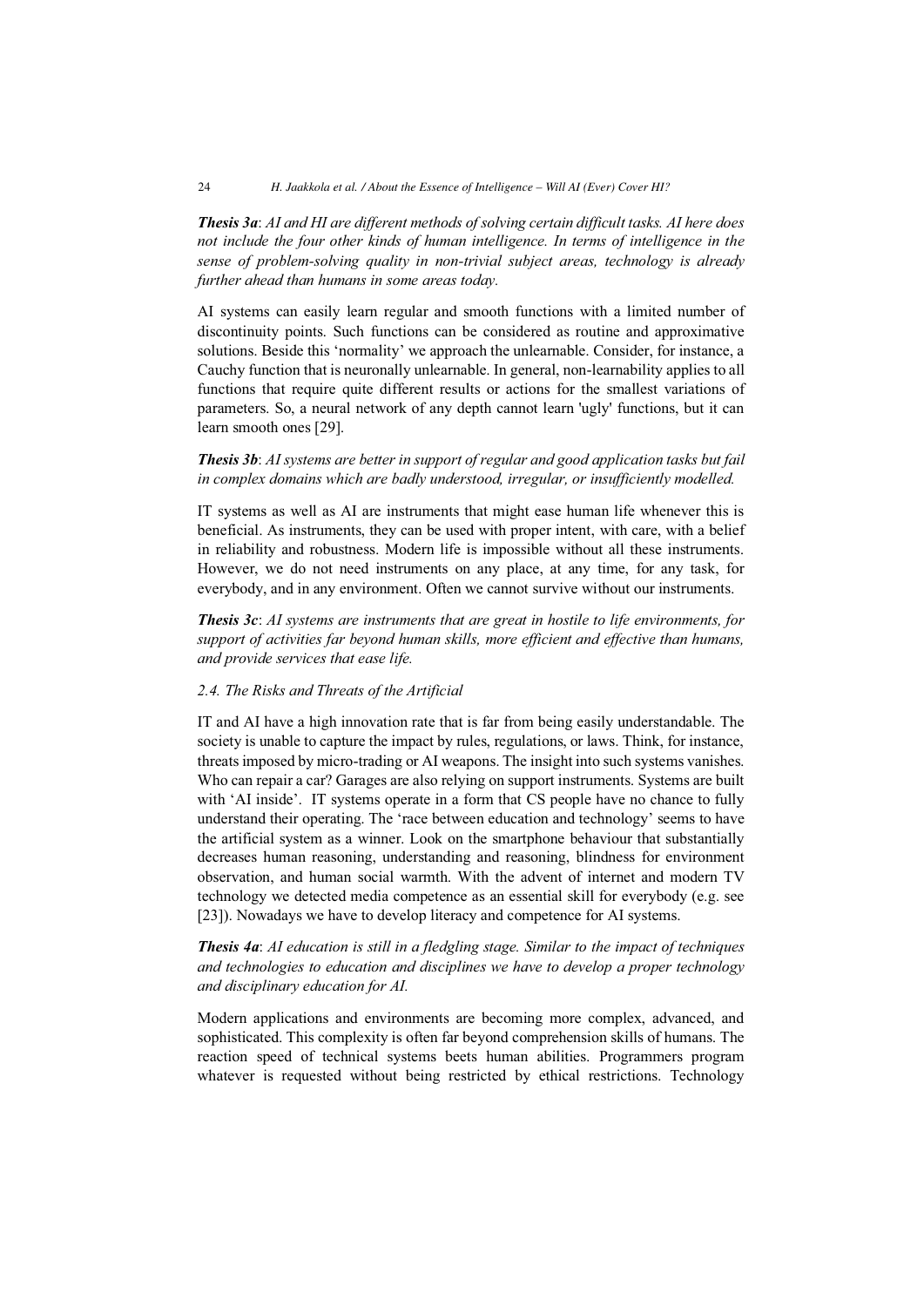regulates human behaviour. [8] observes how AI is currently intentionally misused for destroying any democratic society and to nudge any human behaviour up to daily life issues. In near future, systems combining a group of humans and thousands of 'intelligent' computers are going to transform humanity to hybrid human-technics supersystems that will not be properly controllable or limitable.

*Thesis 4b*: *Artificial systems create a threat to human existence and must become changeable whenever systems start to command humanity.*

Modern systems make humans lazy. Who is nowadays not relying on a navigation system and prepares in advance a highway trip with maps? Human intelligence regresses without being continuously challenged since biological systems optimise themselves and thus reduce reasoning if it is not requested. Evaluation algorithms and computational systems do not follow ethical principles. Computers and programmers become ethics-free. Political systems are far too slow and too sloppy and cannot handle such challenges. Information overflow and pollution by senseless services make the human being a plaything for the big players (see [27]). The human 'laziness', loose of tacit background knowledge, and resulting lack of education is resulting in AI dependence and debility similar to 'illiteracy'. The software crisis is a crisis of proper program and software development culture. Nowadays, we have a data crisis, a (large and embedded) system crisis, an infrastructure crisis, and an energy crisis. The next crisis we can expect is the AI crisis. Sophisticated systems such as AI systems operate without feelings, without heart, without compassion, without conscience, and without ethics.

*Thesis 4c*: *The forthcoming AI crisis can only be tackled if we consider the end from the beginning and if we develop a proper culture of coevolving and collaborating symbiotic intelligent systems.* 

#### *2.5. The Qualia Question*

HI and AI are two kinds of 'intelligence' that have to coexist. The first one is not really well-understood, the second one is human made for improvement of life. AI cannot mirror HI. AI is currently mainly based on programs and meta-programs made by humans within the human understanding of that moment when the programs have been developed. Programs can be based on meta-programs that change the code according to change scenarios foreseen in advance. Therefore, HI and AI capabilities are different and will be different in future.

*Thesis 5a*: *HI and AI coevolution and symbiosis are encouraging and are a resource for prosperity that should be used wisely. They will give us wings to better life if properly designed, managed, and handled with care and proper wisdom.*

We discovered that HI and AI are two very different kinds of 'intelligence'. Artificial 'knowledge' systems such as Google, Twitter and Wikipedia are also intentionally used for misguidance. They form their own ecosystem that goes beyond human understanding. From the other side, HI is also based on model-based reasoning. Mental models are something like the 'third eye' in our human, emotional, experience-backed, intuition-guided, and hormone-driven digestion of the observed environment. Models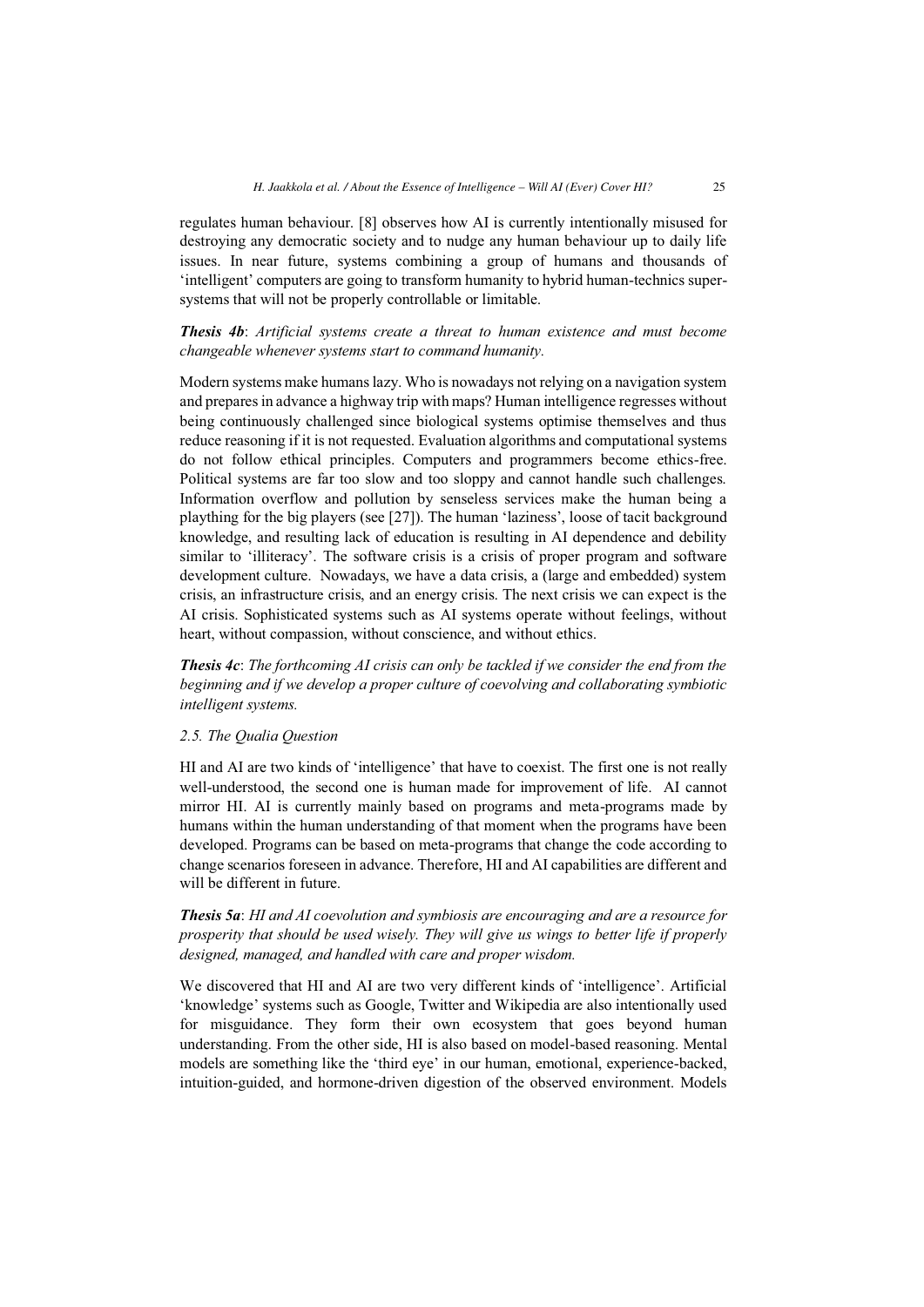are also used for context-backed and culture-based human interaction. Of course, they are also a means for language-based development of the artificial or of IT solutions. HI is properly supported by models at any abstraction level. The mechanisms of modelbased reasoning are not understood but we may consider models to be the fourth sphere of our understanding beside our understanding and handling of our natural environment, science, and technology. The mismatch between model-based reasoning and AI model handling remembers the 'lost in translation' problem,

*Thesis 5b*: *The mismatch between HI and AI is also caused by human model-based reasoning abilities that go far beyond what can be formally handled and managed.* 

Many researchers claim that machine intelligence and neural networks are going to cover human capabilities and might replace human reasoning. There are limits and boundaries of current computational approaches that are essentially state transformations and based on Turing style computing. Human reasoning is far more advanced. Behaviouristic detection of brain activities uses rather naive models and assumptions how the brain works. Furthermore, AI reasoning systems are bound by our current logics approaches. Logical deduction calculi already cover revisable and non-monotonic derivation. Human inductive, abductive, approximative, plausible, and model-based reasoning is far more advanced. They must not be language-based. Humans use instruments beyond languages.

*Thesis 5c*: *Neural networks used in AI are based on the neuron models developed in the 1950ies. The next generation of neuro machines needs decades of advanced research in order to reach maturity of brain-based central nervous system with reasoning. The other human reasoning systems might be understood in the next century.* 

Additionally, HI is one kind of natural intelligence. There is no reason why HI should be the only form of intelligence of living beings. Furthermore, the human body consists of many synergy-stimulated systems where human cells are the most essential part of this system. The human cell system cannot survive without the other systems. The other systems are currently really badly understood. The interaction in such systems is a 'black hole' in medicine.

## **3. Artificial Intelligence**

#### *3.1. Evolution of the AI and the role of enabling technologies*

AI is one of the technologies having *recurring appearance* in the role of emerging technologies. Emerging technologies are "*technologies that are perceived as capable of changing the status quo*" [10]. Emerging technologies have a radical novelty and potential for fast growth and impact, but under uncertainty; the progress may sometimes be different than expected (hype phenomenon).

The evolution of AI has been highly dependent on the progress of *enabling technologies*  (Jaakkola et al. 2017):

- *VLSI Technology* –*Processing Capacity* doubles every 18 months and *Memory capacity* of computers every 15 months.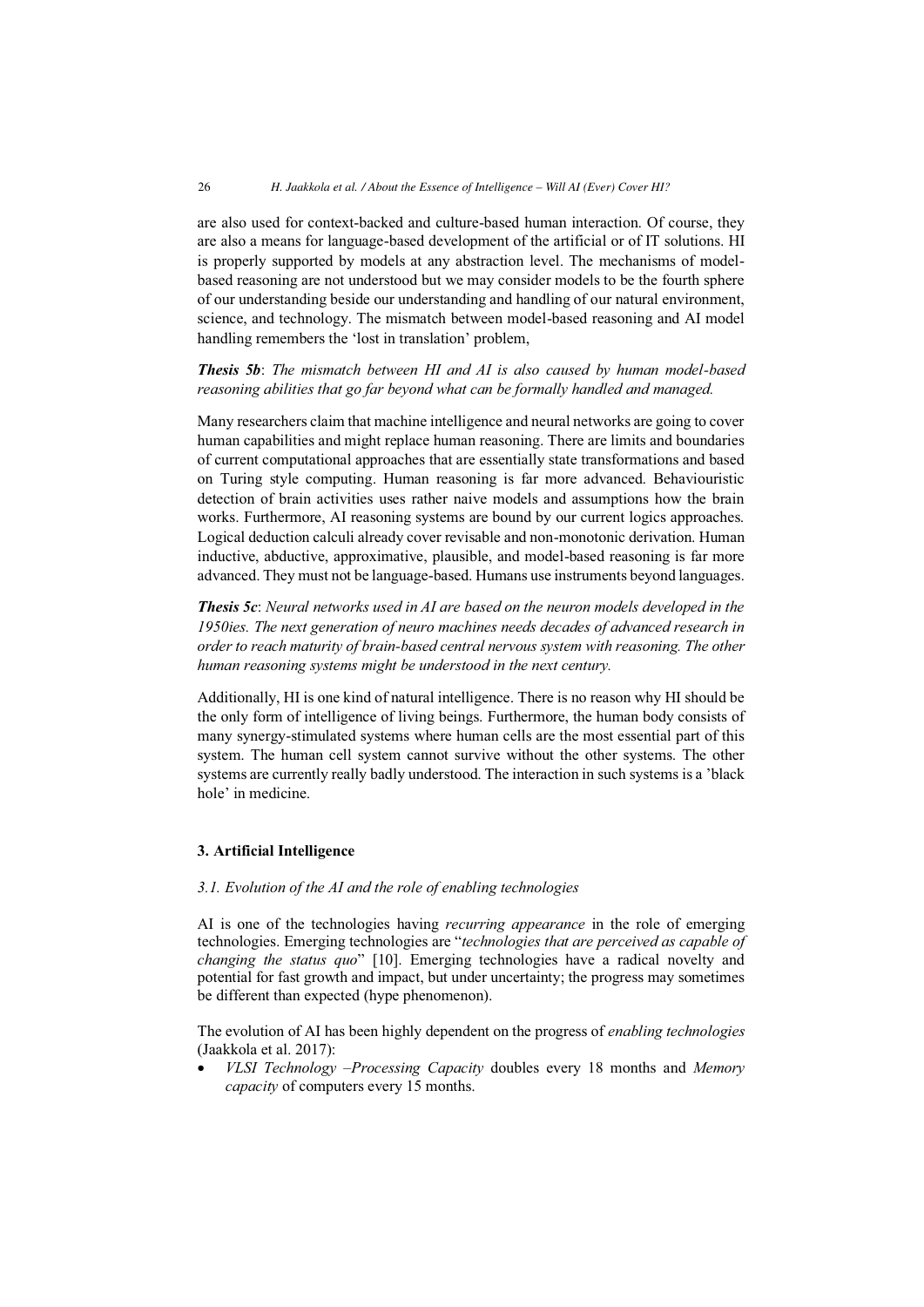- - *Mass memory capacity* (magnetic devices) increases by a factor of ten every decade, i.e. it is doubling every 18 months.
- - *Data transmission* capacity speed doubles every 20 months. This dimension is a bit complicated because of a heterogeneity of transmission channels and their role in the whole. Data transmission capacity is the key issue in the adoption of distributed solution in information processing.

We agree that the forecasts above are not scientifically exact but provide rough trend about the progress in the key technologies related to AI. We have extrapolated the progress backwards from late 1960s (invention of microprocessors and LSI) to the era of early computers (1950s). The progress is summarized in Table 1.

| <b>Double</b><br>capacity in<br>months (m) | 1955 | 1975          | 1990                                              | 2020                    | 2030           |
|--------------------------------------------|------|---------------|---------------------------------------------------|-------------------------|----------------|
| <b>Computing 18m</b>                       | 1    | $2^{13}$<br>1 | 223<br>$>(2^{10}) = 1$                            | 742<br>$(2^{19}) = 1$   | 250<br>(157)   |
| Memory 15m                                 | 1    | $2^{15}$<br>1 | 228<br>$(2^{12}) = 1$                             | 251<br>$(2^{23}) = 1$   | 260<br>► (445) |
| <b>Mass memory</b><br>18m                  | 1    | $2^{13}$      | $2^{23}$<br>$(2^{10}) = 1 -$                      | 242<br>$(2^{19}) = 1$ - | 250<br>► (157) |
| <b>Transmission</b><br>20m                 | 1    | $2^{12}$      | 221<br>$(2^9) = 1$ $\longrightarrow (2^{17}) = 1$ | 738                     | 249<br>► (97)  |

Table 1: Progress of AI related enabling technologies.

The years selected in the table represent the different eras of AI. The next ten years the progress is continuing and provides new means to the future of AI: 157-fold computing power, 445-fold memory capacity, 157-fold mass memory capacity and 97-fold higher data transmission capacity compared to the situation today.

Artificial Intelligence has been in the continuous interest of people since its existence. That is why new approaches are born cyclically in a kind of "*reincarnation cycles*". These cycles can be explained (at least) by the following three factors:

- - *Demand pull*: there is continuous (hidden) demand of new (more) intelligent applications. People expect more and more intelligent applications to help their daily life and to improve the productivity of their work.
- - *Technology gap*: the performance of the existing technology limits the opportunities to implement applications that the users would like to have.
- - *Technology push*: when technology allows, the demand pull "activates" the new type of applications – new cycle starts.

Additional aspects having importance in the progress of AI applications come from general trends observable in ICT infrastructure: transfer to mobile and wireless, distributed processing and data management, transfer towards more complex user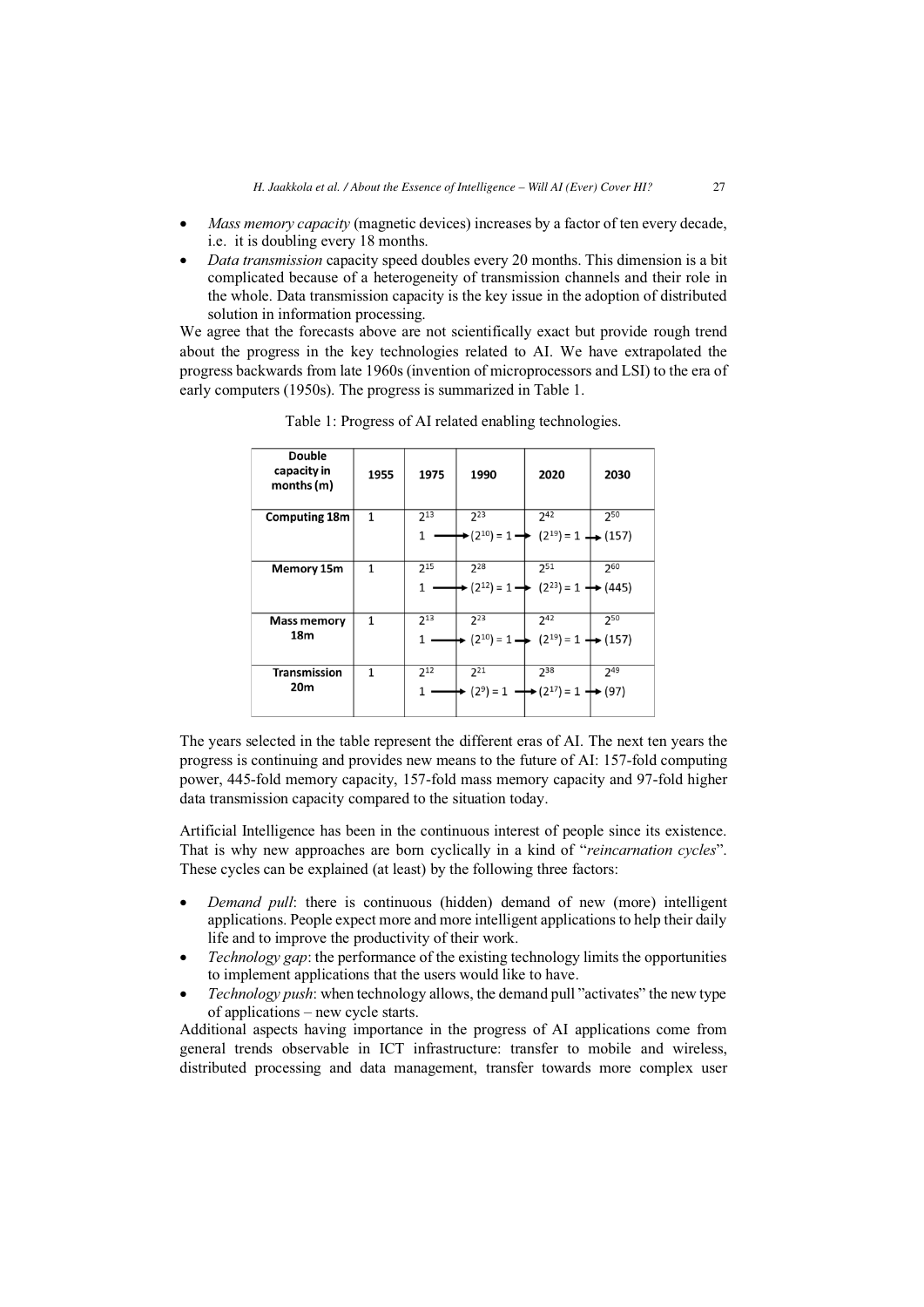interface technologies, growing interoperability of applications, embedding of (AI) solutions, growing role of "robotics" (IoT), etc.

#### *3.2. Reincarnation Cycles of Artificial Intelligence*

Figure 2 provides a general overview to the four reincarnation cycles of AI. To be exact, there should also be additional one – the era of *Ancient AI*. AI has roots in antiquity in the form of myths, stories and rumors of artificial beings endowed with intelligence or consciousness by master craftsmen [37]. However, the *ancient AI* (Cycle 0) left the ideas at a theoretical and story level. As discussed in the beginning of this paper, the real AI is based on the ability to cultivate (currently masses of) data to the user's wisdom and help him to fill the goal set to the (intelligent) data processing. This has been enabled by the computers. However, a lot of ancient philosophical foundations (theories about the human mind and human way of thinking) are useful as a theoretical foundation in the current AI research.



Figure 2. The four cycles of AI

The four waves (cycles, eras) provide view to the spread of AI in new kind of application logic and ability to apply new kind of intelligence in systems developed. Typical to the wave-based approach is that every wave as an emergent technology has slowly growing *embryonic phase* in the beginning, phase of the fast growth until reaching *the peak* (highest importance) and turning slowly to the *decline phase*, which runs it to be a "part of normal" without meaningful innovative power. Typically, it is the beginning a new wave based on the new technology replacing the old one and taking its role as an emergent technology; this leads to the sequence of waves as in Figure 2. This aspect of technology analysis is handled in several papers of the authors, see e.g. [11; 12].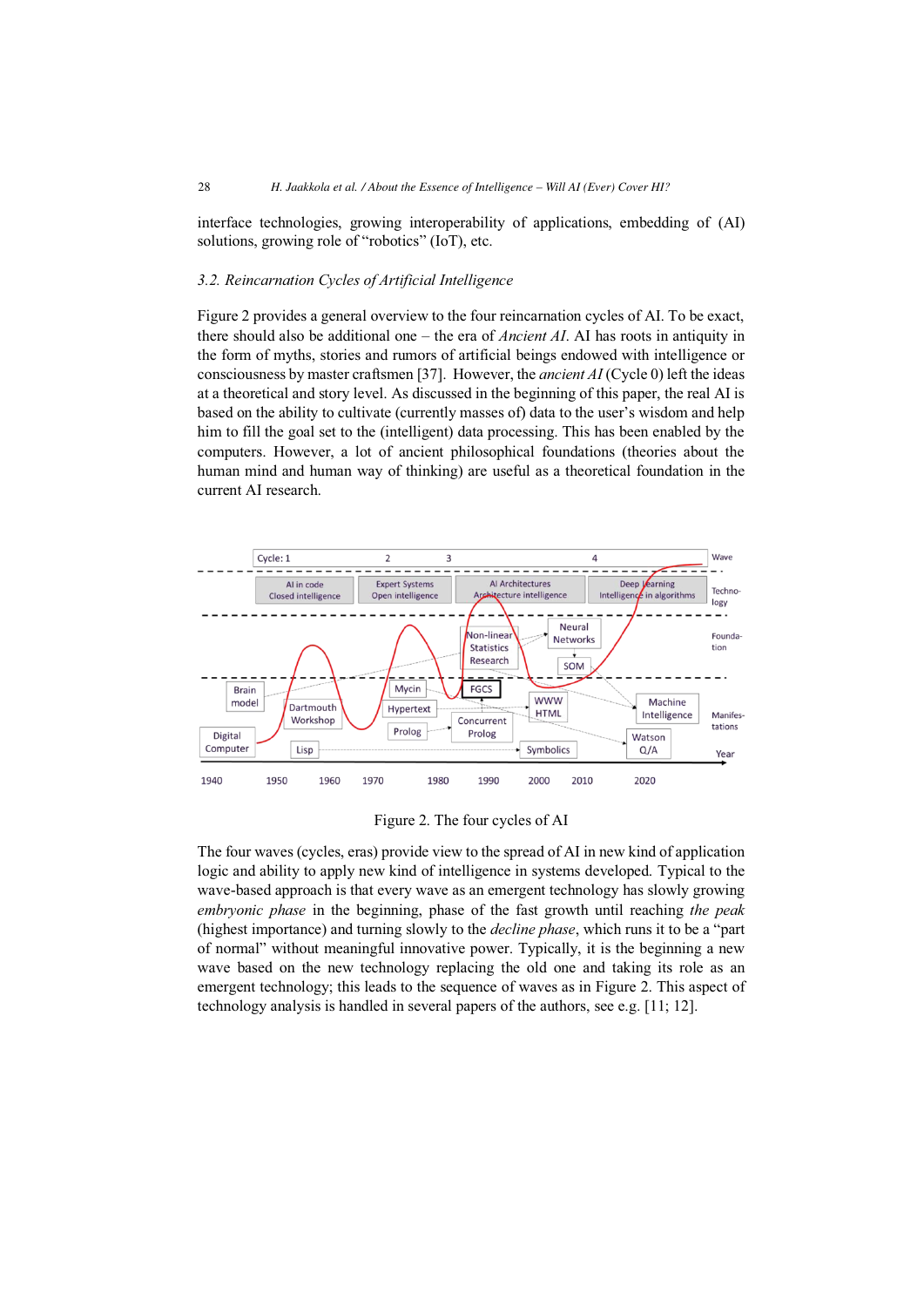#### *The First Wave – AI in program code, from 1950s to 1970s*

The term "Artificial intelligence" was introduced by Professor John McCarthy<sup>4</sup> in 1955. He was a key person in organizing the Darthmouth workshop<sup>5</sup>. It was a summer school, which provided forum for brainstrorming for a dozen of scientists about the novel technology a research topic of "thinking machines". The workshop proposal [16] proposed to proceed the study "*of the conjecture that every aspect of learning or any other feature of intelligence can in principle be so precisely described that a machine can be made to simulate it. An attempt will be made to find how to make machines use language, form abstractions and concepts, solve kinds of problems now reserved for humans, and improve themselves* ".

Later in 1950s McCarthy introduced *Lisp language*<sup>6</sup> (acronym of LISt Processor), which became the first tool to develop "real" AI applications. Lisp is based on Lambda calculus and allows code to modify itself in runtime. This creates a simple learning capability to the applications. Lisp has, since its birth, many dialect implementations, which have followed the general trends of improvements in programming languages.

Another remarkable finding in AI programming is the *logic programming language* Prolog<sup>7</sup> developed by Alain Colmerauer and Philippe Roussel. Prolog is based on firstorder logic, a formal logic, in which the program is declared in the form of relations "ifthis-then-this" (declarative programming). The execution of relations can create new relations, which on its part creates facilities for *learning* in the applications. The program is executed by applying relations (*reasoning*) in parallel, instead of (typical to the era) sequential, manner. Similarly, to Lisp, Prolog has many different manifestations; one worth of mentioning here is *Concurrent Prolog* used in the Japanese Fifth Generation Computer System Project (third wave in this paper) as a basis for the computer architecture.

The intelligence related to the first wave is that knowledge to solve the problem is "hardcoded" to the program and known by the programmer only (closed intelligence). For the user of the application, it is reasonable difficult to see or understand the logics of the solution.

#### *The Second Wave – Expert Systems, from 1970s to 1980s*

Expert system (ES) is a computer application that has "built-in" intelligence – knowledge in the form of a *rule base*. By definition, expert system is a computer system emulating the *decision-making* ability of a human expert. Instead of programming language the end-user is defining his problems to the system by using the structures of the *problem specific* user interface. The problem solving is built-in to the implementation of the ES, which may be partially documented and understood by the end-user. This makes the

<sup>4</sup> John Mc Garthy: https://en.wikipedia.org/wiki/John\_McCarthy\_(computer\_scientist). 5 Darthmouth workshop: https://en.wikipedia.org/wiki/Dartmouth\_workshop.

<sup>6</sup> Lisp: https://en.wikipedia.org/wiki/Lisp\_(programming\_language). 7 Prolog: https://en.wikipedia.org/wiki/Prolog.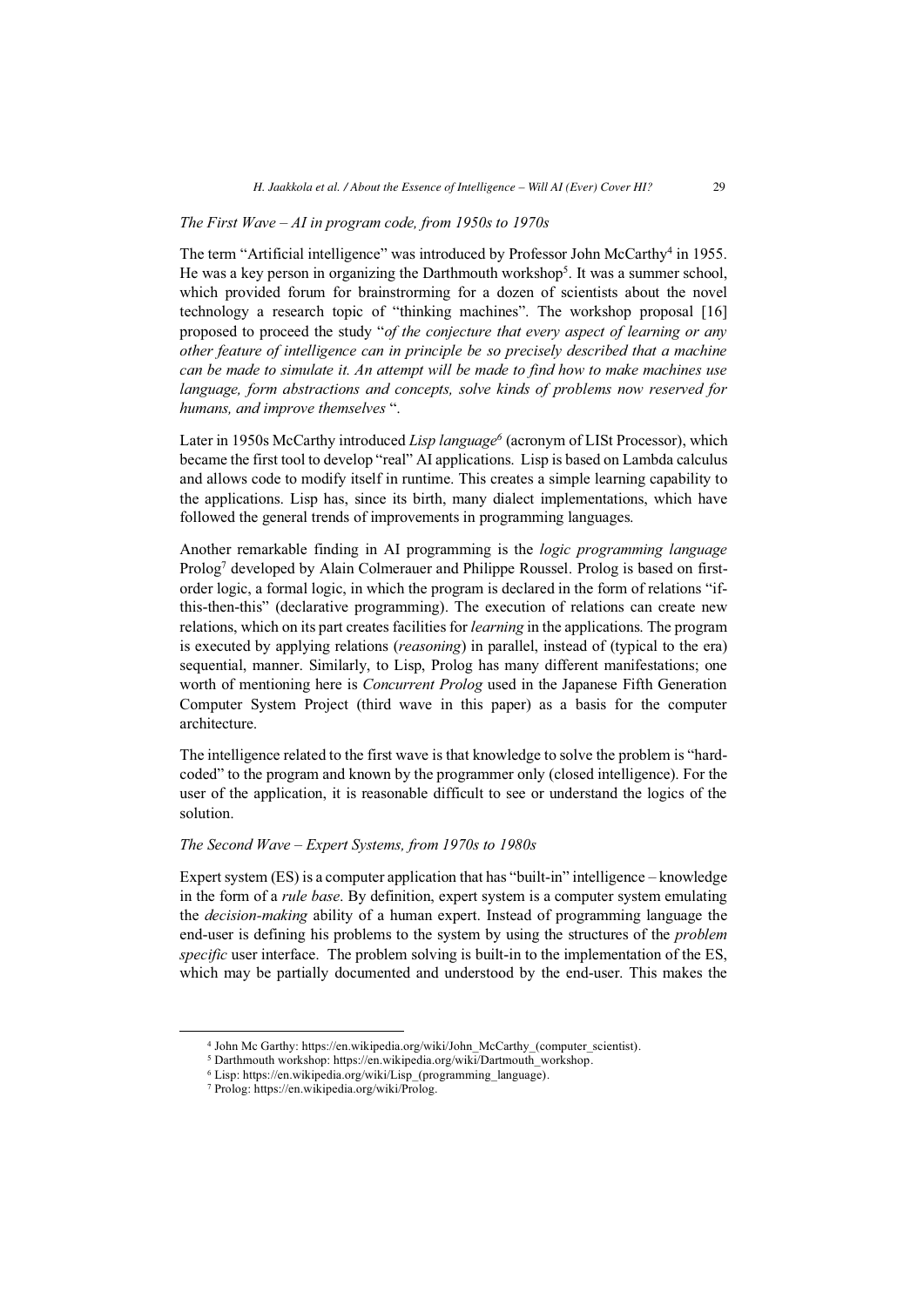built-in intelligence at least partially visible and understable to the user (open intelligence).

The rise of ESs started in 1970s. Two mainstream implementation technologies were rule-based and frame-based systems. In the former the knowledge was presented to the system in the form of rules; the latter one was based on the structured approach, in which the solution was found by matching the problem to the frames in the system's frame base.

The first expert system was introduced by *Edward Feigenbaum*<sup>8</sup>  *- "*father of expert systems" - from Stanford University. The *Mycin*<sup>9</sup> system was developed for diagnostics of infectious diseases to recommend medical treatment. The system was written in Lisp and had knowledge base of 600 rules. Another early-stage ES developed at Stanford was Dendral<sup>10</sup> developed for hypothesis formation and discovery in science; it was first used to help organic chemists in identifying unknown organic molecules.

The currently best-known expert system is *IBM Watson<sup>11</sup>*. It is a question-answering system capable of answering questions posed in *natural language* and used in a variety of application areas. Its knowledge resources are available via APIs to third parties to develop their own applications. Watson is an example of the rebirth of the idea connected to the ES outside their main era. The development effort can be timed to start in 2000s and is continuing, of course applying a variety of technologies available today (compared to the situation in 1970s).

In Figure 2 we have included Hypertext (Hypermedia) and WWW as technologies closely related to AI. These have high importance to the basement of the current computing and information / knowledge management in the form of linked content structures; in a way this represents built-in structural intelligence in documents and document structures.

#### *The Third Wave – AI in Architectures, from 1980s to 1990s*

The traditional computers were designed to execute algorithmic programs in sequential manner. Some trials about implementing parallel processing and parallelization of software were made already in 1970s; supercomputers of time were based on multiprocessor architecture, in which mainly arithmetic operations could be executed parallelly. This allowed complex scientific calculations but was not useful for tasks executed by AI systems.

Knowledge engineering and AI systems are based on *reasoning and inference processing*, instead of algorithmic data processing. Rule-based knowledge management – like in Prolog – has typically no execution order of the rules and because of that is possible to parallelize. From the late 1960s (V)LSI technology had fast progress. Already from 1970s technology to develop *Application Specific Integrated Circuits* (ASIC; even processors) had provided means for developing *specific computer architecture* to allow

<sup>8</sup> Feigenbaum: https://en.wikipedia.org/wiki/Edward\_Feigenbaum.

<sup>9</sup> Mycin: https://en.wikipedia.org/wiki/Mycin.

<sup>10</sup> Dendral: https://en.wikipedia.org/wiki/Dendral.

<sup>&</sup>lt;sup>11</sup> Watson: https://en.wikipedia.org/wiki/Watson (computer).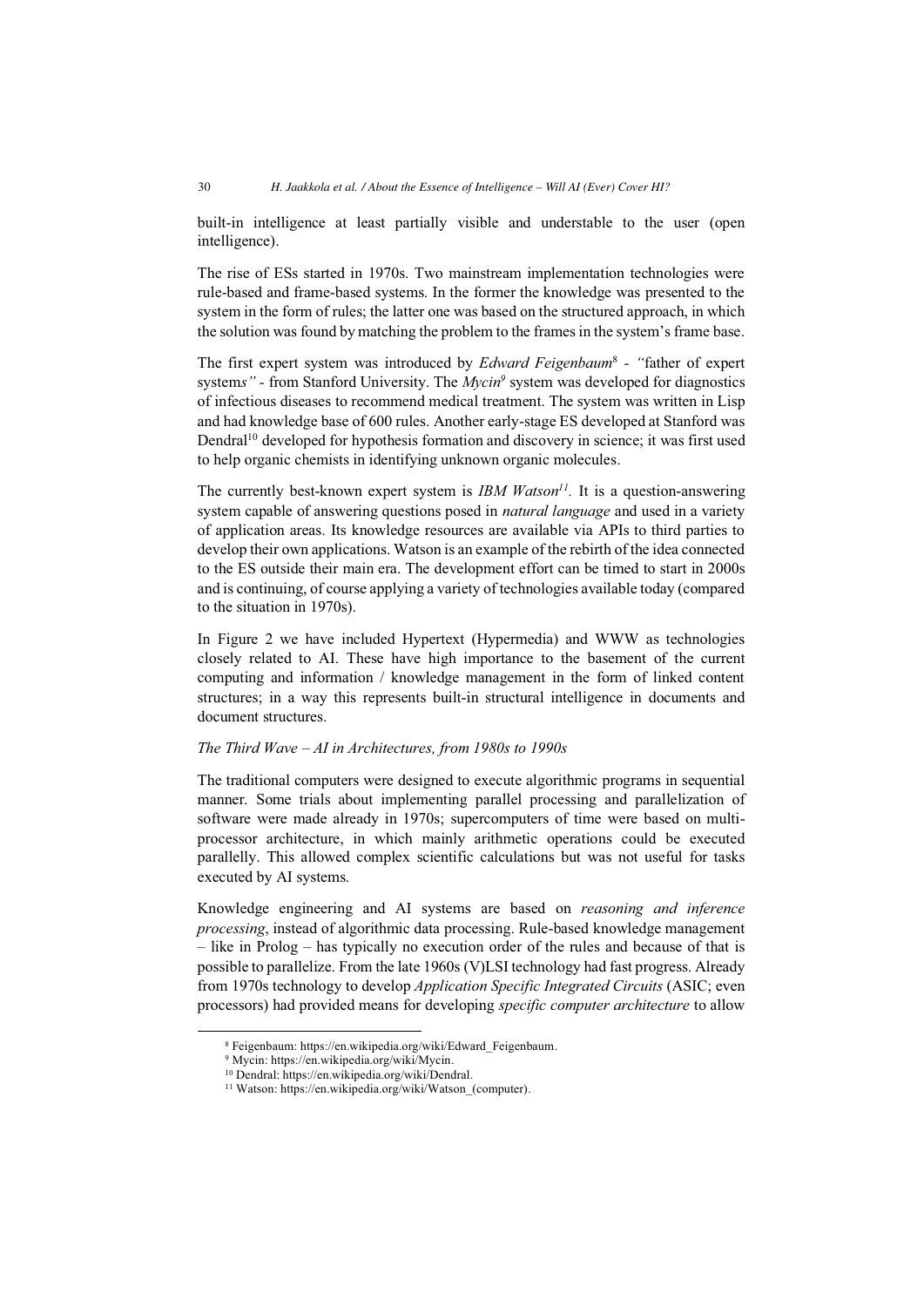effective application-specific computing. This opened space for the new era in AI – implementing inference and reasoning support *directly to the computer architecture* to get processing in such tasks more effective.

The most famous activity in this area was the Japanese nationwide project called "*New (Fifth) Generation Computer System*" (FGCS) 12 coordinated by the *Institute for New Generation Computer Technology (ICOT)*. This ten-year project was open for international collaboration and had focus on computer architectures, software, and (intelligent) applications like speech processing, natural language processing, language translation. The computer architecture was based on the *Concurrent Prolog* developed by Ehud Shapiro<sup>13</sup>. In architectural side both computers for personal use  $(PSI – Personal)$ Sequential Inference Machine) and massive processing (PIM – Parallel Inference Machine) were developed. The latter one implemented massively parallel processing having thousands of processors.

The direct commercial success of the project remained finally insignificant – inference machines did not remain a part of mainstream computing. Despite, in two areas Japan made a giant step: in *software engineering* and in *intelligent applications* (image processing, speech recognition, natural language processing, online language translation) developed in the project. The deep *knowledge of computer architectures* Japanese already had before the project and strengthening of it was obvious, too. However, this was evidence on the opportunity to build *intelligence in architecture (architecture intelligence)* as a new era in the history of AI.

In the same time of Japanese effort MIT had activity to develop Lisp-based computer architecture. The commercial work was transferred to MIT Spin-off company Symbolics Inc., which produced Symbolics14 computers a while in the 1980s. Neither these became a commercial success but had evidence about opportunity to implement intelligent architectures providing effective processing capacity for knowledge engineering tasks.

Why did this kind of specialized architectures finally not stay to the market? We refer to Table 1 providing a view to the progress of key factors. In 1980s slow processing of data in AI systems was a bottleneck. Fast progress in the enabling technologies has changed the situation: instead of maintaining and further developing the specialized "niche architectures" growth of computing power has finally made the use of software-based solutions as effective as specialized implementations. In addition, AI systems are quite often not independent but a part of complex interacting systems of systems, implemented by mainstream tools.

#### *The Fourth Wave – Learning-based AI, from 2000s and continuing*

Intelligent systems are based on system's ability to adapt (change the behavior, react in feedback) and to learn about the situation, in which it is used. Learning might be first taught and then self-learning during the use of the system. Traditional approach (in the

<sup>&</sup>lt;sup>12</sup> FGCS: https://en.wikipedia.org/wiki/Fifth\_generation\_computer <sup>13</sup> Ehud Shapiro: https://en.wikipedia.org/wiki/Ehud\_Shapiro <sup>14</sup> Symbolics: https://en.wikipedia.org/wiki/Symbolics.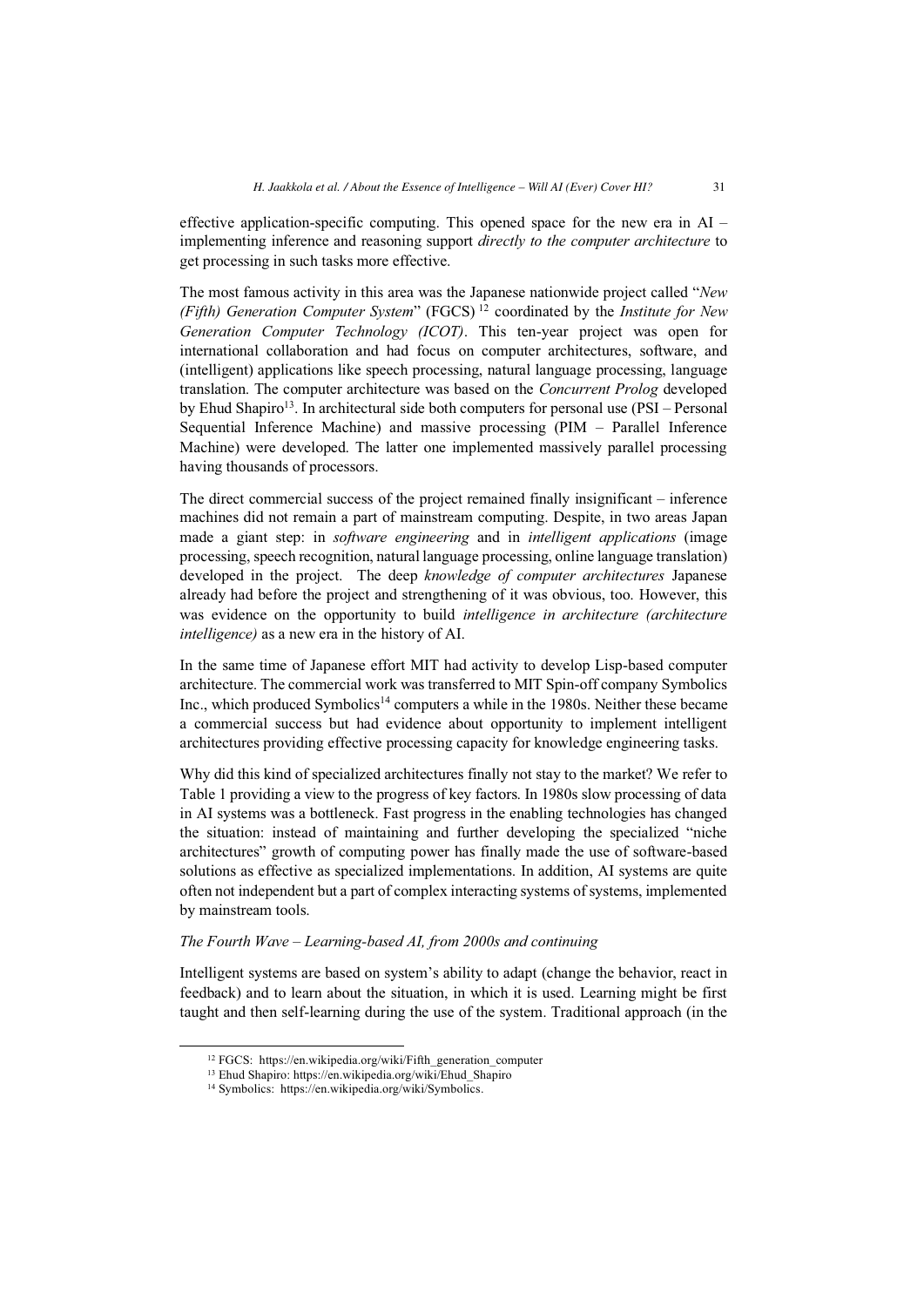three waves discussed) is to build the learning capability (intelligence) to the code, rule base or architecture.

The current wave of AI is based on the effective use of learning algorithms. In Figure 2 we have listed some concepts related to this: Neural Networks, Self-Organizing Maps, Deep Learning. *Neural network<sup>15</sup>* builds a model that resembles the structure processing of a human brain. It uses "what-if" based rules and it is taught (*supervised learning*) by examples. The network learns the non-linear dependencies between variables. An improved version of neural network is the Self-Organizing Map  $(SOM)^{16}$  that is based on *unsupervised learning.* A multidimensional input (learning) data set is organized into layered relationships, which are represented as a low-dimensional map. This can be used as an abstraction of the real data space. *Deep learning17* theory. It is based on the *independent* learning of masses of data. The learning algorithms are based on the use of nonlinear statistics.

In this case, *intelligence is built in algorithms*, which itself are application independent and implement the learning capability of the system. Powerful learning algorithms and masses of data replace complex application specific intelligent algorithms, e.g. Google reports about its Translate application that the earlier translation algorithm of 500.000 LOC was replaced by a learning algorithm of 500 LOC (and data). Additional benefit is the learning algorithms' flexibility in learning new facts during the use.

## *3.3. Intelligence of the Artificial Intelligence – Analysis of the cycles*

We have introduced four different approaches in Artificial Intelligence in the context of their birth:

- $\bullet$  Intelligence in software code. Closed intelligence, in which the details were known only by the programmer.
- $\bullet$  Intelligence in rules and the "knowledge engine" logics. The operational logics of the system is open to the user.
- $\bullet$  Intelligence in the architecture. Intelligence transferred to the computer architecture. Direct support for the efficiency of the applications.
- - Intelligence in the (learning) algorithms (and data). Human kind learning based systems. Algorithms are not known by the end-users. Key aspect is the *quality of the data*.

Figure 2 describes the cycles as a sequence. The idea is to have a look to the importance of each AI cycle in the time it was born and its role as an emergent technology – its innovation power. In reality, all of these technologies are still valid and in active use in a wide variety of applications (Figure 3).

<sup>&</sup>lt;sup>15</sup> Neural networks: https://en.wikipedia.org/wiki/Artificial\_neural\_network.

<sup>&</sup>lt;sup>16</sup> SOM: https://en.wikipedia.org/wiki/Self-organizing\_map

<sup>17</sup> Deep learning: https://en.wikipedia.org/wiki/Deep\_learning.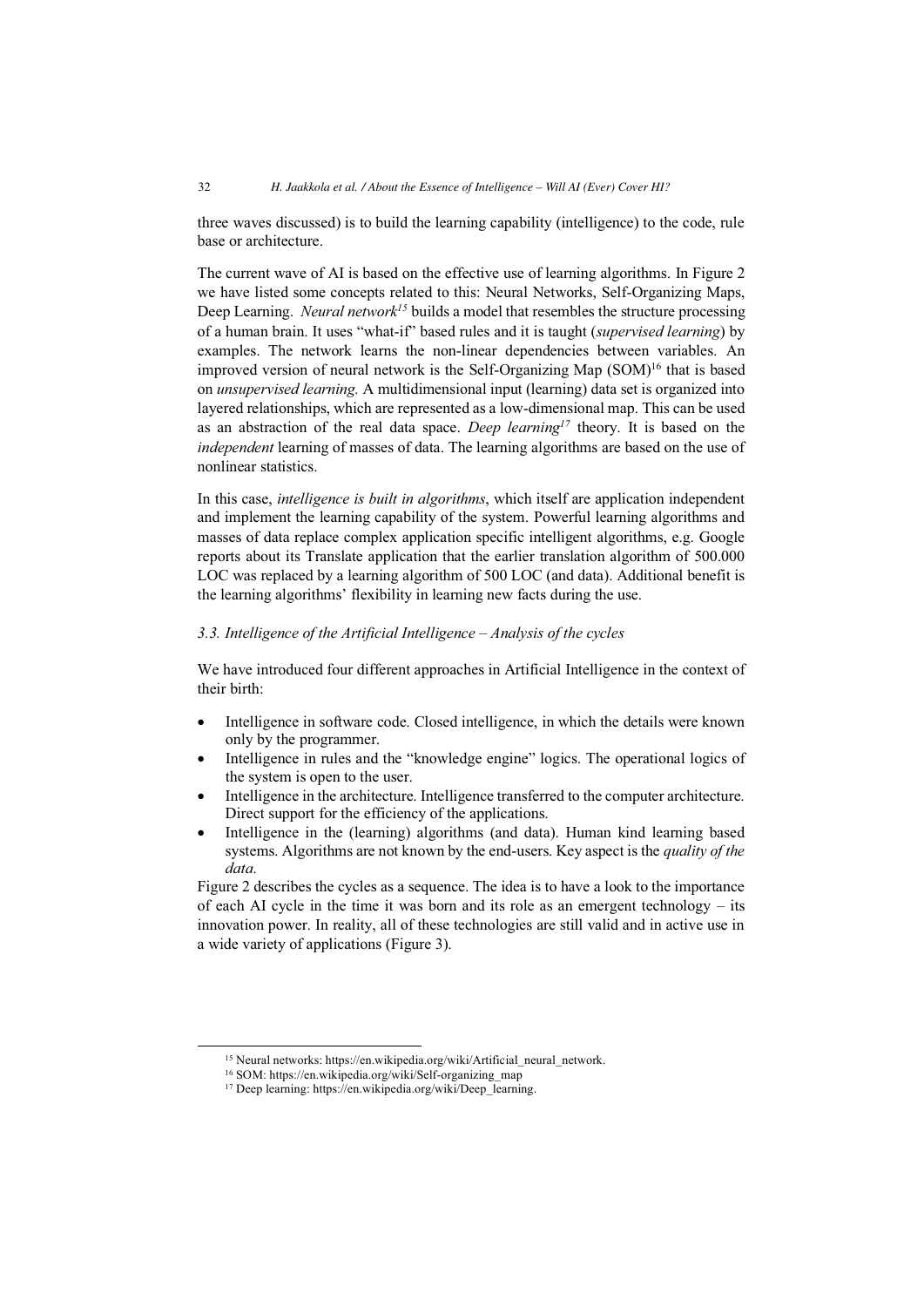

Figure 3. AI application space – the growth of AI applications

The current AI wave is called w*eak (narrow) AI*. The applications are task-oriented, in which the knowledge is not transferrable to a new application context. Learning algorithms themselves are general. Weak AI does not have its "own sense" related to the data it handles, nor its own will about how it should be handled. We are transferring towards *strong AI.* It can handle the facts and their relationships and has features of human beings, like *common sense*, but it does not have its own will either, rather a kind of understanding of its surroundings.

## **4. Learning and Intelligence – Computers like a Humans?**

#### *4.1. Creating new human-like texts*

Currently we see a growing number of new AI applications based on use of natural, human language in various industries including banking, recruitment, health-care, agriculture, transit, etc. Advances of AI in creating human-like communication and replicating natural language patterns used by humans are based on large language corpora – a collection of human-produced texts in various encodings, first of all written text, but also, spoken, signed, etc.

 Large corpora with billions of words are used to create text models, i.e. algorithms, which can parse input text and 'understand' it, i.e. answer some simple questions concerning the input. Abilities of corpora are often demonstrated with text generation – the text model continues given seed (start of a story) and produces believable output, i.e. new text which looks like created by human.

The main problem of language understanding is prediction of the next word (or character). Text/corpus model is a collection of conditional probabilities of the next word in text.

Suppose we already have a sequence of words:

 $W_1, W_2, ..., W_{i-2}, W_{i-1}$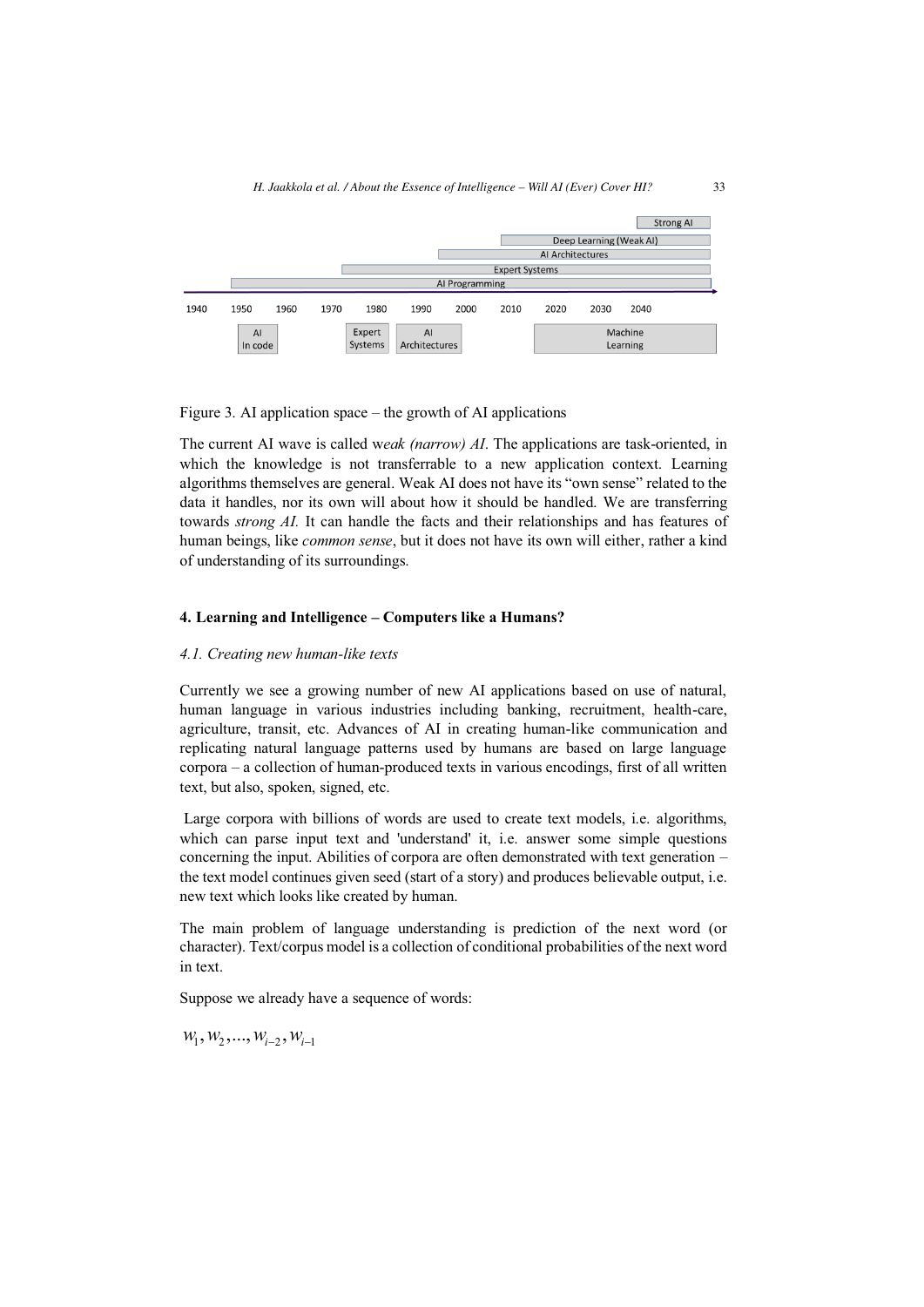The next word  $w_i$  could not be arbitrary, it depends on preceding words. The next word could be guessed maximizing the relative probability (the Bayesian inference [13]):

$$
\max(w_i \in V) P(w_i | w_1, ..., w_{i-1})
$$
  
Here  $P(w_i | w_1, ..., w_{i-1})$  is the conditional probability that after words  $W_1, ..., W_{i-1}$ 

follows the word  $w_i$ . In practice probabilities are estimated from real-word frequencies, i.e. the relative probability of word '*students*' after the previous words '*all our*' could be calculated from the frequencies of use of these words in a (large) corpus of text where these words were already used:

$$
P(w_i | w_1, ..., w_{i-1}) \approx \frac{Fr(w_1, ..., w_{i-1}, w_i)}{Fr(w_1, ..., w_i)}
$$

The probability of the whole phrase is the product of probabilities (the naïve Bayes rule), i.e. probability of the beginning phrase  $P(w_1, ..., w_{i-1})$  and the conditional probability that it is followed by word  $W_i$ :

$$
P(w_1, ..., w_i) = P(w_1, ..., w_{i-1}) P(w_i | w_1, ..., w_{i-1})
$$

Human language is often considered as a process with limited memory (the Markov process) – assuming that the meaning of the next word depends only on a limited number of preceding words. This is generally not true, we expect often that the reader/listener already knows the meaning of many words which have been use. But applying the Markov process assumption '*probability of word depends only on few numbers of previous words*' simplifies programs and this is used in NLP everywhere. Thus, for prediction of the next word is used only a sequence of fixed length *k* (the naïve Bayes assumption, i.e. *k* is the length of the sliding cutout of the last *k* words) and the search goal is

$$
\arg \max(w_i \in V) P(w_i \mid w_{i-k}, ..., w_{i-1})
$$
\n<sup>(\*)</sup>

To simplify notations, shift  $i - k \rightarrow 1$ , thus we are looking for

$$
P(w_1, ..., w_i) \approx P(w_1, ..., w_{i-1}) P(w_i | w_1, ..., w_{i-1})
$$

Probability of the first phrase could be expressed the same way or those words are given as a seed.

In practice (to speed up calculations) the last formula is simplified even more. Using the naive Bayes conditional independence assumption that the probabilities  $P(w_j | w_{j-1})$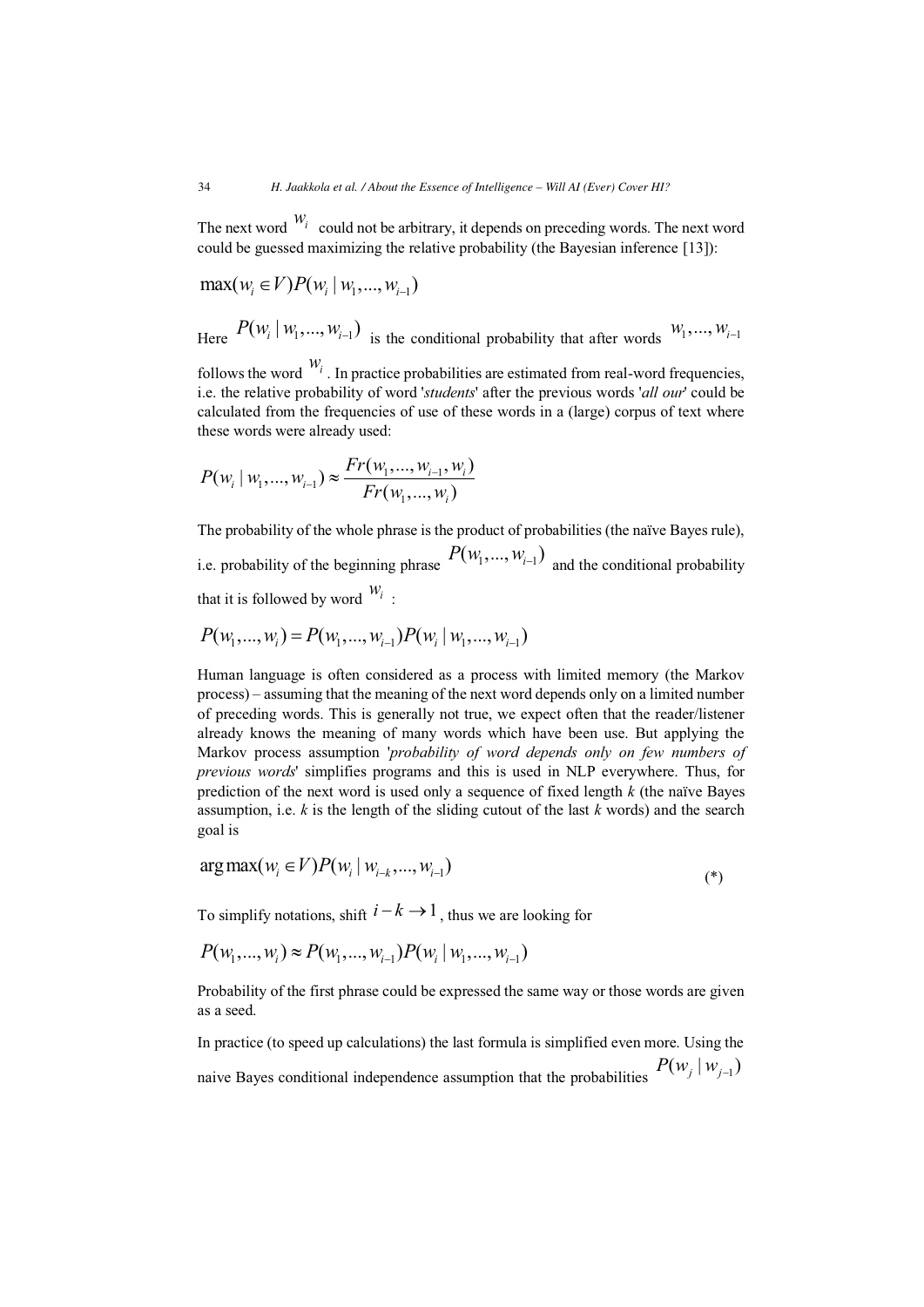are independent are in language models often used only binary probabilities (a very rough assumption), thus

$$
P(w_1, ..., w_n) = P(w_1) \prod_{i=2}^n P(w_{i-1} | w_i)
$$

The presented above argmax formula (\*) can be used to create new texts based on probabilities occurring in the text corpus – give some words  $W_1, \ldots, W_{i-1}$  as a seed and find a word  $W_i$  which maximizes probability  $P(w_i | w_1, ..., w_{i-1})$ , then shift the 'action window' one step to right and repeat the process starting with sequence  $W_2, ..., W_{i-1}W_i$ .

To get influence from farther earlier words are in NLP used contexts with lengths > 50 (words or characters – text processing has often done also on the level of characters), but this 'far influence' does not come from n-grams.

Longer contexts allow to predict next words, e.g. in the above text, if we already see words '*are using several programming*' then the next word could/should be '*languages*', if we see '*are popular social'*, then the next word should be '*networks*'. The longer the context the better it predicts, but the prediction always the next word would be some word which already followed in the corpus – there would never be pairs of words which had not occurred in this order already in corpus. A perfect parrot.

Modern digital methods can substantially increase influence the previous context in next word, but for this everything is converted to digital and instead of n-grams (exact fragments of input text) are used functions, which calculate inferences from 'farer' contexts.

For calculations words are first replaced by their numeric code in vocabulary and then are used two functions (inverse to each other):

- $\bullet$  for a list of words (the bag-of-words) find word which probably can occur together with these words;
- for a word find its contexts, i.e. words which with high probability occur near this word (skip-gram).

In both cases for every occurrence of a word is calculated vector of probabilities of nearby words (the vord2vect) – words are represented by their contexts.

Thus, words are considered as elements of vectors of probabilities of their context words. Mapping from words to vectors is called 'Word Embedding'. The dimensions of these vectors can be rather large, e.g. the Stanford collection of pre-trained word embeddings [22] dimensions vary from 50...600.

The word vectors are not unique – they depend on the text corpus and even with the same text corpus different NLP packages (different methods for creating text model) produce (somewhat) different results.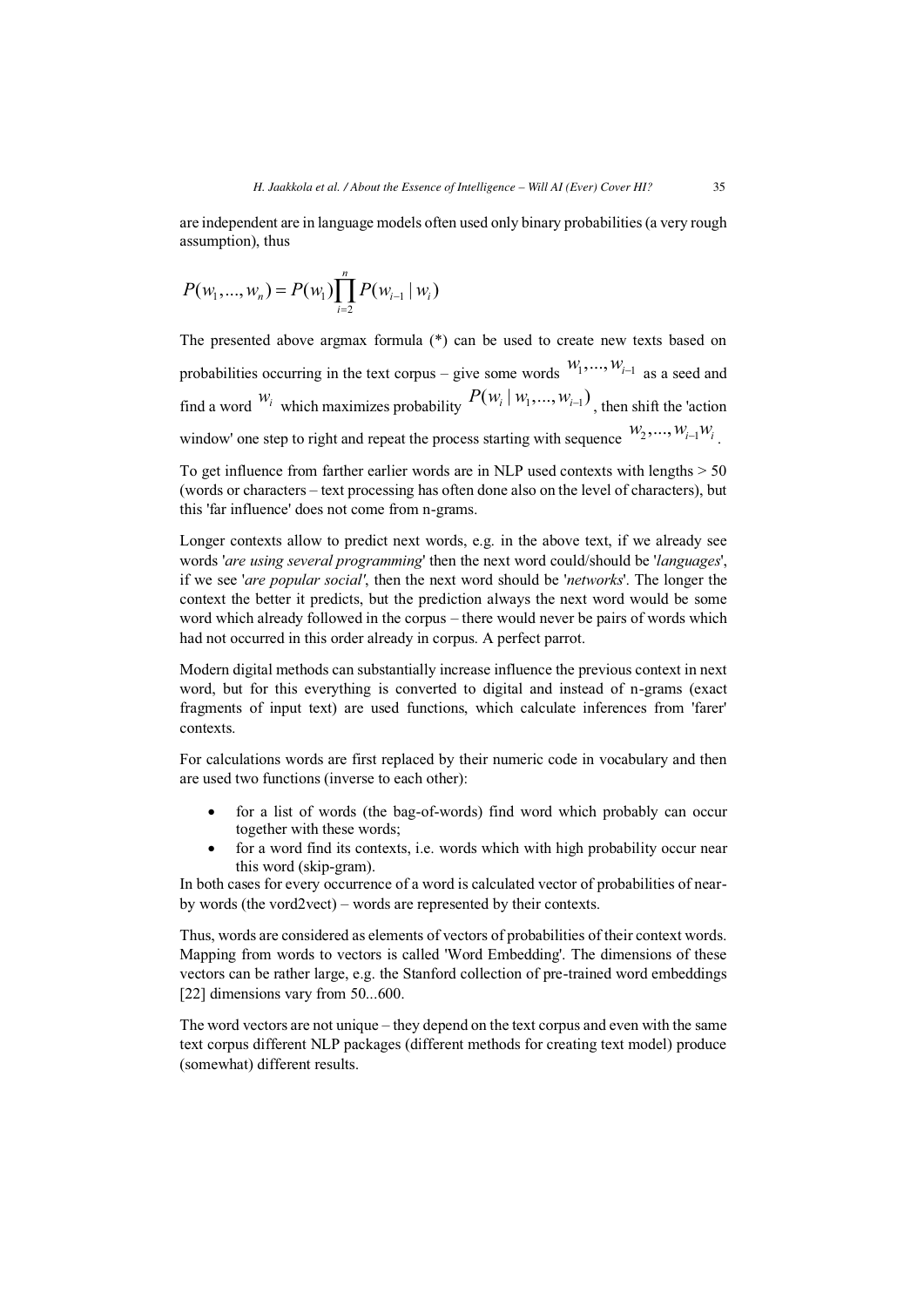Representing words as vectors with real-valued coordinates allows to calculate from the cosines product of their vectors distance (i.e. similarity) between words Vocabulary of the whole corpus becomes a 'cloud' of dots in multidimensional space. Methods to create word vectors and to use them for new text creation belong to Machine Learning (ML) research area.

## *4.2. What is ML?*

Learning is a process to improve, change learner's behavior in order that learner can better respond to its environment, better achieve its tasks. Computers are deterministic devices whose behavior does never change – is it does, then the computer is severely broken. When the same text corpus is re-used (with the same model structure) computer creates the same model and if it is used for text creation (with the same seed) appears the same text. From here it follows, that the acronym 'Machine Learning' is a misuse of the word 'learning'.

In order to understand each other, we should have some common understanding of terms what we use, but there is lot of dissension in use of terms 'information', 'knowledge', 'learning'. Would you say that Newton learned the Law of Gravity or Einstein learned the Theory of Relativity? They did not 'learn' those laws, they discovered them setting up totally new frames of thought, performing experiments, what nobody had thought of before. They first created new mental approach, new framework, then observed, collected data in this framework and then generalized their observations data as a new Laws of Nature.

When composing new text, for prediction of the next word is used only a sequence of fixed length *k* (the naïve Bayes assumption, i.e. *k* is the length of the sliding cutout of the last *k* words) of already created words and the search goal is

$$
arg max(w_i \in V) P(w_i | w_{i-k},..., w_{i-1})
$$

When humans speak/write, the next word also depends on all the already produced words, i.e. they use a procedure similar to rule (\*) what computers use, but the process begins in their consciousness (denoted by " ):

$$
\arg \max(w_i \in V) P(w_i \mid "w_1, ..., w_{i-1})
$$
\n<sup>(\*\*)</sup>

The rule what computers use is only an approximation of the tail of the human's procedure. The premise  $W_{i-k}$ , ...,  $W_{i-1}$  of the used in rule conditional probability is only a small tail of the premise  $w_1, w_1, ..., w_{i-1}$  used by humans, thus the consequence  $w_i$  is less exact (its probability is smaller) and thus also the entropy (information content) of the whole produced phrase is smaller.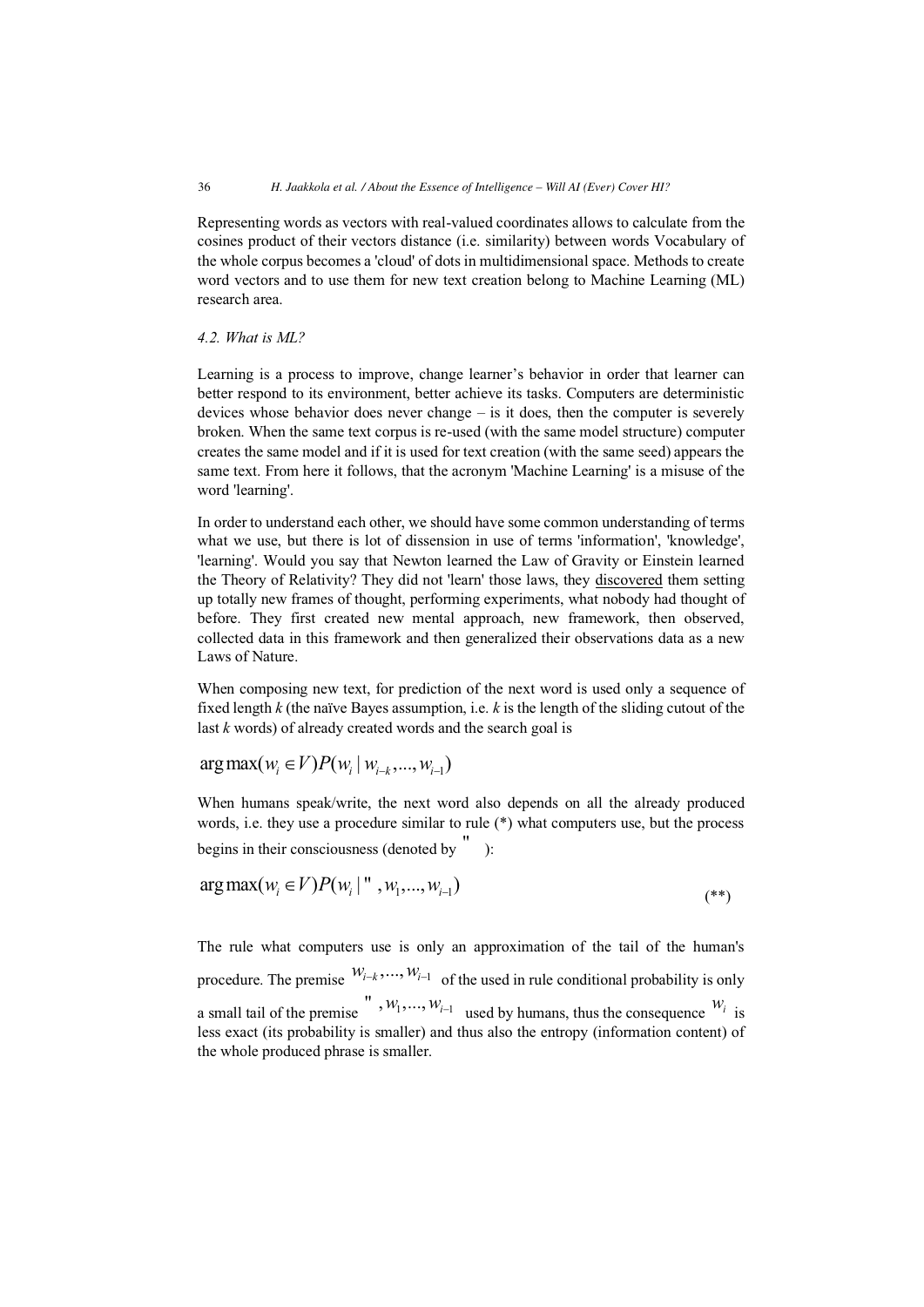Word vectors (however long) can't express the meanings of words the way as we know them – we change them constantly. Depending on our mood, previous events, time of year/day etc. we can use the same words with quite opposite meanings: "*John, You did well!*" may mean ("*Good, we expected you to fail*") or ("*You failed, we expected you to win!*"). The current NLP research is trying to analyze sentiments (positive or negative) and some researchers even try to analyze more feelings [15; 2; 32]. But this (and many problems connected with memory) are difficult forms of verbal expression and difficult to re-produce – computers (yet) do not have feelings and do not know, what to remember - is the word *Hamburg* a name of a student, bird, virus or programming language and should it be stored in memory?

And here lays the main, most important difference between Machine Learning (ML) and Human learning (HL). Machine Learning in NLP is an approximation of the tail (visible) part of human communication.

#### *4.3. Disentangling Hype from Reality*

When speaking about neural algorithms, 'deep' learning, data science etc. it is often mentioned, that none of used here methods are mathematically proved. For many practical problems – how many 'hidden' layers, how many nodes in each layer, what kind of activation function to use etc. exist only some suggestions [7], the design decisions are stated, not explained [9]:

- $\bullet$ Input layer will have 784 nodes
- $\bullet$  Hidden layer 1: we have decided to reduce the number of nodes from 784 in the input layer to 128 nodes;
- $\bullet$ Hidden layer 2: we have decided to go with 64 nodes;
- -Output layer: we are reducing the 64 nodes to a total of 10 nodes

 Many approaches which have become nearly standard do not have any reasonable explanation. For instance, use of the sigmoid function as activation functions:

$$
\phi(z) = \frac{1}{1 + e^{-z}}
$$

This function is computationally expensive – uses power and division and can produce values close to zero, but its use is explained with "*The main reason why we use sigmoid function is because it exists between (0 to 1)*"[28] – any function can be normalized to have values between any two constants. ML is overabundance with 'ad hoc' methods and nearly mysterious ways in producing 'deep' inference models - you start a Tensorflow model and then follow on screen, how the main parameter – loss – first decreases, but then increases, i.e. the model is overfitting and should be re-organized::

> 58/987 [>......................] - ETA: 2:01 - loss: 3.9472 59/987 [>......................] - ETA: 2:00 - loss: 3.9366 60/987 [>......................] - ETA: 2:00 - loss: 3.9261 ... 808/987 [======>......] - ETA: 23s - loss: 0.9714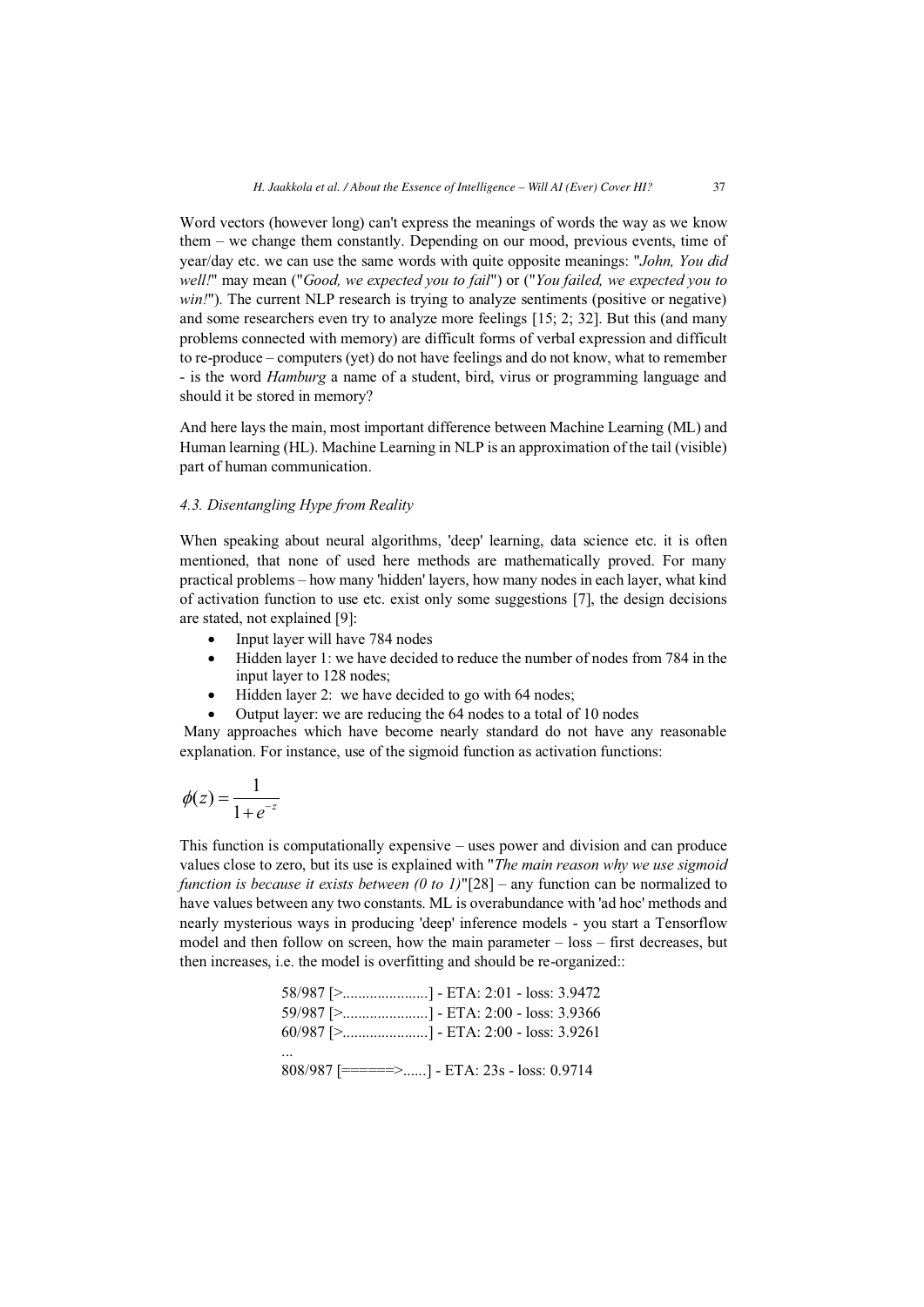809/987 [======>......] - ETA: 23s - loss: 0.9715 … 984/987 [=========>.] - ETA: 0s - loss: 0.973 985/987 [=========>.] - ETA: 0s - loss: 0.9738 986/987 [=========>.] - ETA: 0s - loss: 0.9738

Humans do not like such an unexplained 'black magic' and thus establishing trust in NLP, ML and AI technologies may be one of the most important skills of Data Scientists. This has created a new research direction: Explainable AI (XAI) – developing tools and frameworks to help you understand and interpret predictions made by your machine learning models [3; 31]. But XAI is trying to explain, not to prove anything.

To 'prove' ML or NLP is in principle not possible. To prove something (in mathematics) is possible only if we have a formal system in which can be formalized all our statements. Machine Learning is extracting information what an input random variable  $X \in X$ contains about an output random variable  $Y \in Y$ , if we have their joint distribution  $p(X,Y)$  and precise (i.e. mathematical) definition of input-output structures  $X, Y$ . we know, what are the properties and all possible values of probabilistic variables  $X, Y$ .

Among many (mathematical) results about neural nets the central are the Universal Approximation Theorems [38], which state, that neural net can approximate (i.e. calculate with whatever precision) any continuous (the graph is smooth continuous line) function  $X \to Y$  (for simple explanation see e.g. [4; 19]).

But these theorems rely on precise mathematical properties of inputs-outputs. For NLP this means, that we should have a formal description of human language. Formal description for any human language is impossible in principle.

It is impossible to check, that there is a common for all speakers understanding of even our own mother language, that we all always understand all out utterances the same way – if there were, most of our social system, courts, laws, advocates etc. could be cancelled and replaced with computers (and humans were obsolete and officious), also the whole progress would vanish – progress happens, if somebody interprets established facts, common beliefs in a different way.

Human languages change constantly just the same ways as the whole mankind – the next generations constantly renew our language. For instance, to the Oxford English Dictionary were in Mach 2021 added more than 1400 new words [20], another source reveals, that in every 98 minutes is to the English language added a new word [5] and all other (living) natural language behave the same way.

All neural nets are inference algorithms, which can find consequences from given facts, but can't create new facts which do not follow from given data. Mathematicians have long ago devised a precise definition for 'provable'. All ML algorithms are inferences on

a given set of facts (called database or text corpora). An inference algorithm  $\models$  (e.g.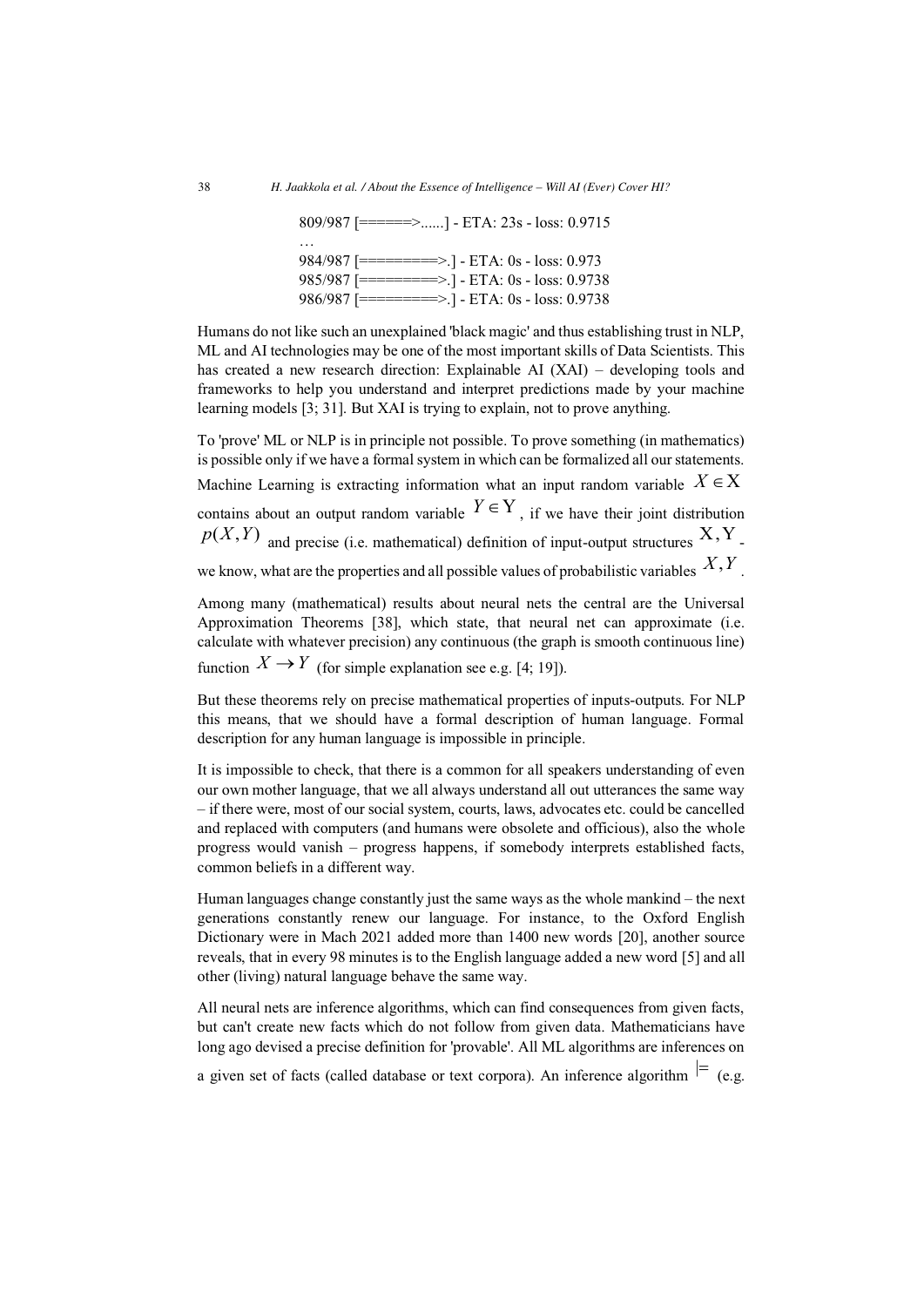Tensorflow) on a database or text corpora KB is provable if for every sentence  $\alpha$ inferred from KB, i.e.

# $KB \models \alpha$

Engine.

all interpretations in which sentences in the KB are true is  $\alpha$  also true (see any textbook on formal logic, e.g. [6]).

Interpretators of text are humans. We all know from our everyday experience, that the database KB need not to be very big in order different meanings appear and the bigger the database KB, the more there will be different interpretations, i.e for many people KB does not contain only true statements and truth of inferred sentences  $\alpha$  is (generally) very rare event – nearly the same rare as production of Shakespeare's opuses using the

Thus to 'prove' NLP text models or ML inference algorithms is impossible in principle. The NLP text models can make everything looking like truth. One of (currently) biggest models, the GPT2 accepted the following fable [21]:

*"In a shocking finding, scientist discovered a herd of unicorns living in a remote, previously unexplored valley, in the Andes Mountains. Even more surprising to the researchers was the fact that the unicorns spoke perfect English."* 

The GPT-2 system continued the fable to look like a true story from some news agency:

*"The scientist named the population, after their distinctive horn, Ovid's Unicorn. These four-horned, silver-white unicorns were previously unknown to science.…*"

If a program can fluently explain *four-horned silver-white English-speaking unicorns* then it certainly can also prove that *Earth is flat*, *vaccines and 5G are evil* etc. - a perfect creator of 'fake news', but these news are 'fake' (or in modern terms. 'alternative truth') just because they are not provable. It can also explain contradicting statements, e.g. that those unicorns had five horns, could fly and where speaking Putonghua, the Mandarin dialect of Beijing, but some were also fluent in Russian.

The situation with 'proving' ML is rather similar with the claim "Computers today are Turing-complete, ie. can represent any computable algorithm" [17, p.4]. This seemingly very forceful statement is non-provable – the concept 'computable algorithm' (or in more mathematical terms 'effectively calculable function') cannot be formalized, thus cannot be used in mathematical formalized proof – any formalization will be subjective, will cover only these forms of algorithm that the author considered meaningful but nobody can know, whether there exist some other forms of algorithms.

The natural language may just be an example of algorithm, which can't be formalized. The NLP assumes, that in a (long enough) sequence of words the next word is predictable. Thus if the sequence  $W_1, \dots, W_{i-1}, W_i$  can occur in a natural language (native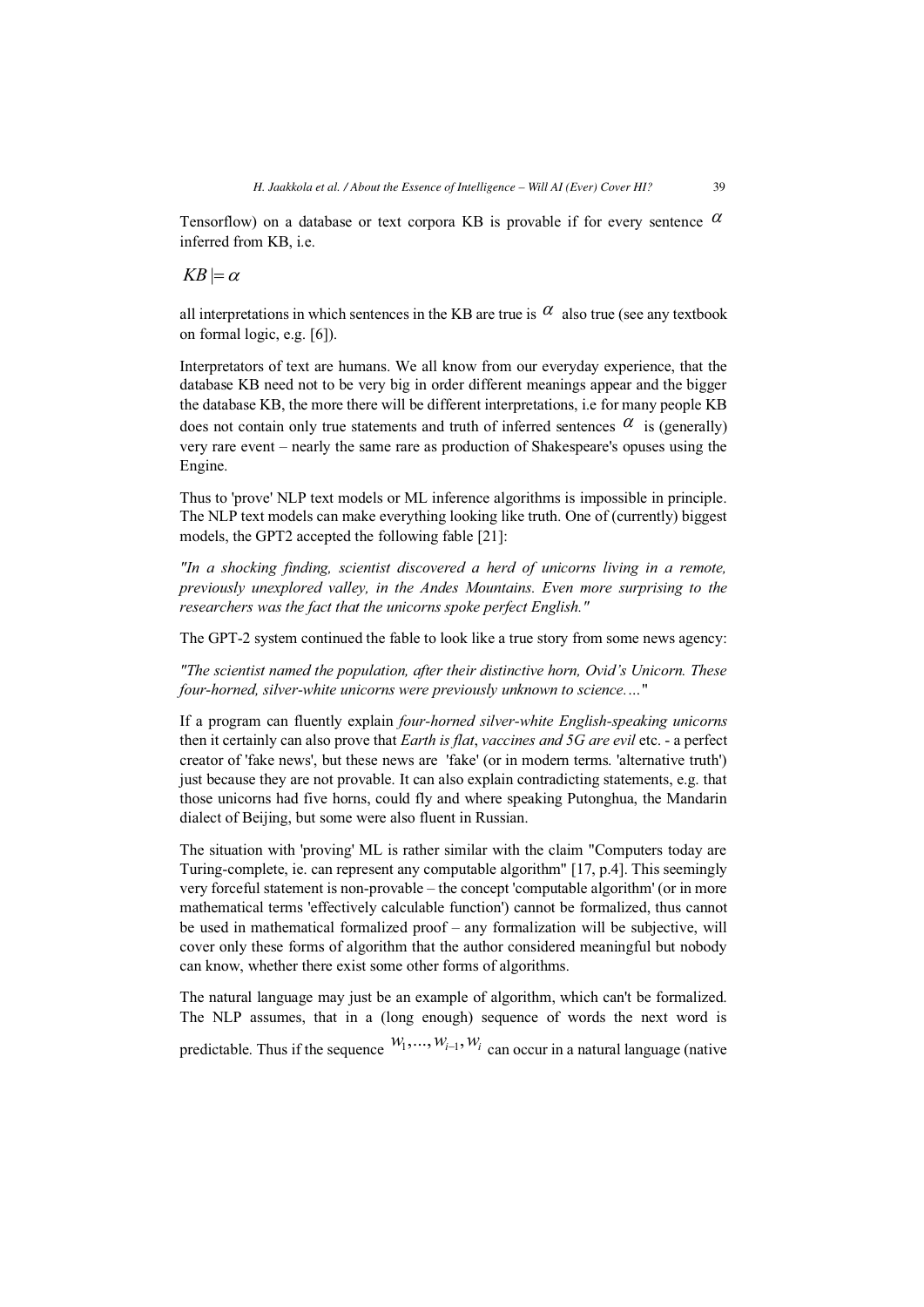language users accept it), then there exists a function/algorithm for producing the next word:

$$
f(w_1, ..., w_{i-1}) = w_i
$$

However, the numerous efforts and continuing research have not yet managed to produce such a function/algorithm – they may produce explanation to *silver-white four-horned English-speaking unicorns* or the Chomsky-s famous phrase *Colorless green ideas sleep furiously* but cannot prove truth of these statements.

Human messages are created by or consciousness, our feelings. Trying to make the source of meaningful messages these messages themselves (text corpuses, however how big) is exactly what did Baron Munchausen - pulled himself out from a swamp by his own hair. Shouting: "NLP Cracked Transfer Learning" is adding the horse to the load (Baron did this – he was riding).

Neural net is a multi-variable function from input space to output space. All proven statements about neural nets assume precise formal description of input-output spaces – otherwise we could not prove anything. The Universal Approximation Theorems (for popular introduction see (e.g. [19]) establishes that neural nets can approximate whatever continuous functions between Euclidean spaces; there are also variations for non-Euclidean spaces, algorithmically generated function spaces etc. In practice are some aspects of these theorems often overlooked.

First, theorems do not say, how to organize approximating neural net – how many layers, how many units in every layer, what kind of activation function to use – the best valued have to be find with practical experiments.

Second, many problems are not continuous functions, e.g. all classification problems, image recognition problems etc. For non-continuous problems a neural net may not converge at all and researcher has to start experimenting.

There are no mathematical results of type:

# ML: *Input\_text*  $\rightarrow$  *Output\_text*

The *Input text*, *Output text* are not mathematical structures, every natural language model (e.g. neural net) creates (makes a mathematical approximation) his own way. Ambiguity and misunderstanding has created lot of frustration among data scientists [1; 33; 18]. This has both deeper causes and also deeper consequences.

According to research [30]: "Sixty-six percent of data scientists describe themselves as self-taught.", thus most probably they have not learned the (elementary) facts about proofs discussed in the previous paragraph. As a consequence, they are uncertain meaning and value of their activities (see e.g. [26]) and are every week "spending 1-2 hours a week looking for a new job" [30].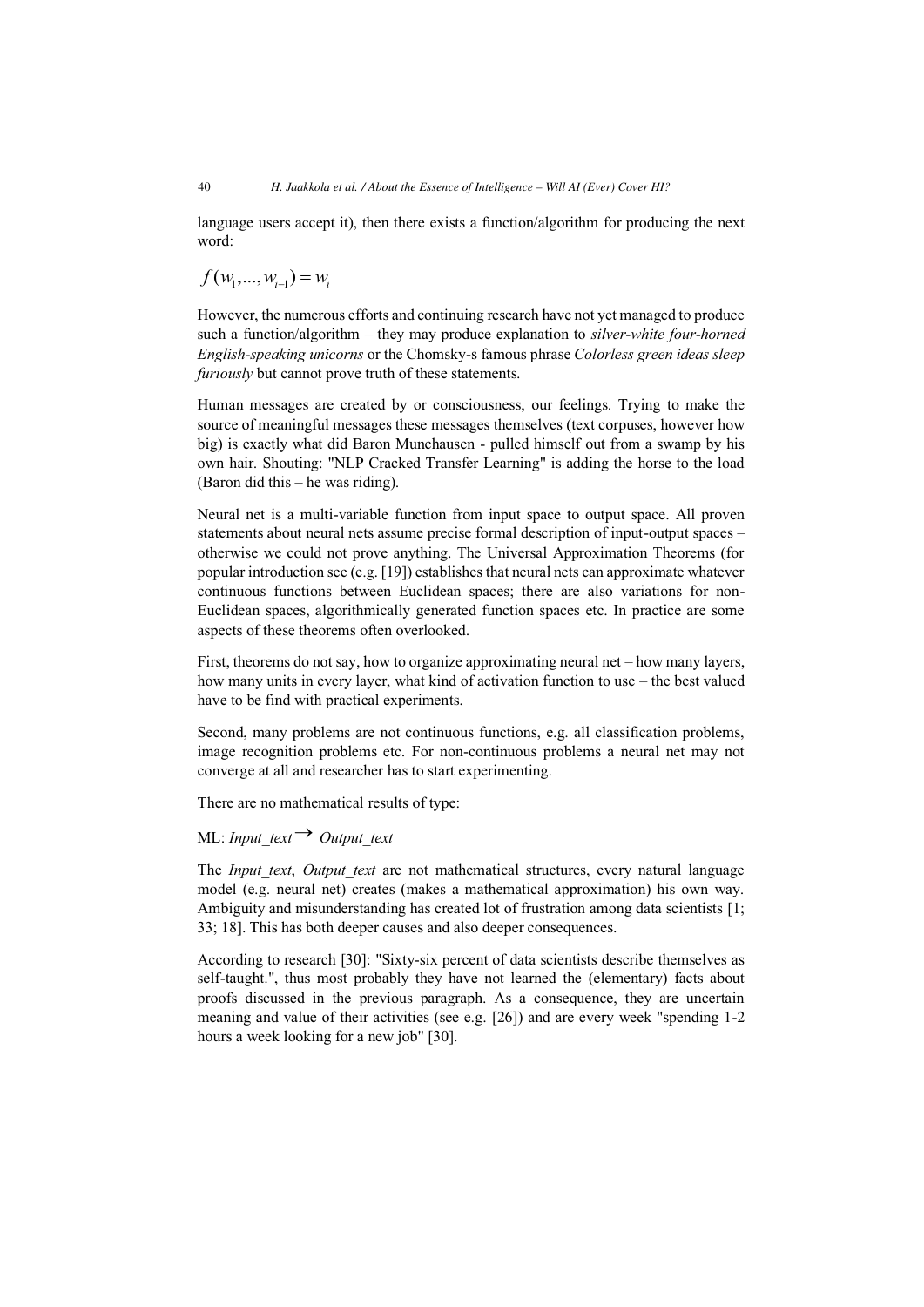#### **5. Conclusion**

AI as well as any kind of computation has its own merits. HI is oriented on the needs and challenges a human face. It also supports human societies. There are many tasks that cannot be handled by humans and living beings. [24] compares the abilities to fly. As already mentioned, think about an albatross who can stay in the air for days and covers thousands of kilometers. If we need to carry hundreds of tons from Europe to Japan then artificial devices such as planes can manage this task much better. Routine, heavy, or complex tasks can better handle by artificial devices.

Our artificial systems do not really produce anything new in reality. They bring, however, a great purely practical improvement in life. They increase speed, effectivity, and performance for everybody who has access to them. They enable a comfortable life for many people. Whether we call them 'intelligent' is a matter of definition for intelligence.

Looking to the future, we need an approach to limit the abuse and misdevelopment of technical systems. Already the scare with the atomic bomb has brought us the insight that any kind of weapon - be it also a chemical or biological one - must be wisely limited with a worldwide moratorium, lest humanity be brought to the brink of existence by power-obsessed elites. This is just as true for AI systems today. We also need containment against such abuses of AI.

The history of AI proves that human-like computer applications attract humans. The superiority of AI is based on its ability to handle big amounts of data mined from a variety of distributed sources. Finally, this superiority is based on "brute force" controlled by algorithms. In a way, even HI is based on algorithms. Researchers have tried to model adopt these algorithms to be applied in AI. In the current wave of AI learning is the key element. This is good start towards HI, but still a lot is missing: human sense, human kind of criticism, emotions and human ethics are examples of the missing elements. Current AI (weak, narrow) is still context dependent and not transferrable to new application areas. Next step leads towards human-like strong (general) AI. An interesting topic to think is computer-brain integration. Gartner<sup>18</sup> defines it "a type of user interface, whereby the user voluntarily generates distinct brain patterns that are interpreted by the computer as commands to control an application or device". In the Gartner's hypeslope of Emerging Technologies  $2020^{19}$  it locates in first segment of five (Innovation trigger) but expects its appearance during the next decade. The same segment in the curve includes a lot of promises in the AI area: self-supervised learning, adaptive machine learning, composite AI (variety of AI techniques combined), generative AI (ability to create new content). To conclude – still a lot new to wait, but human intelligence is unreachable.

<sup>&</sup>lt;sup>18</sup> https://www.gartner.com/en/information-technology/glossary/computer-brain-interface.<br><sup>19</sup> https://www.gartner.com.au/en/articles/5-trends-drive-the-gartner-hype-cycle-for-emerging-

technologies-2020.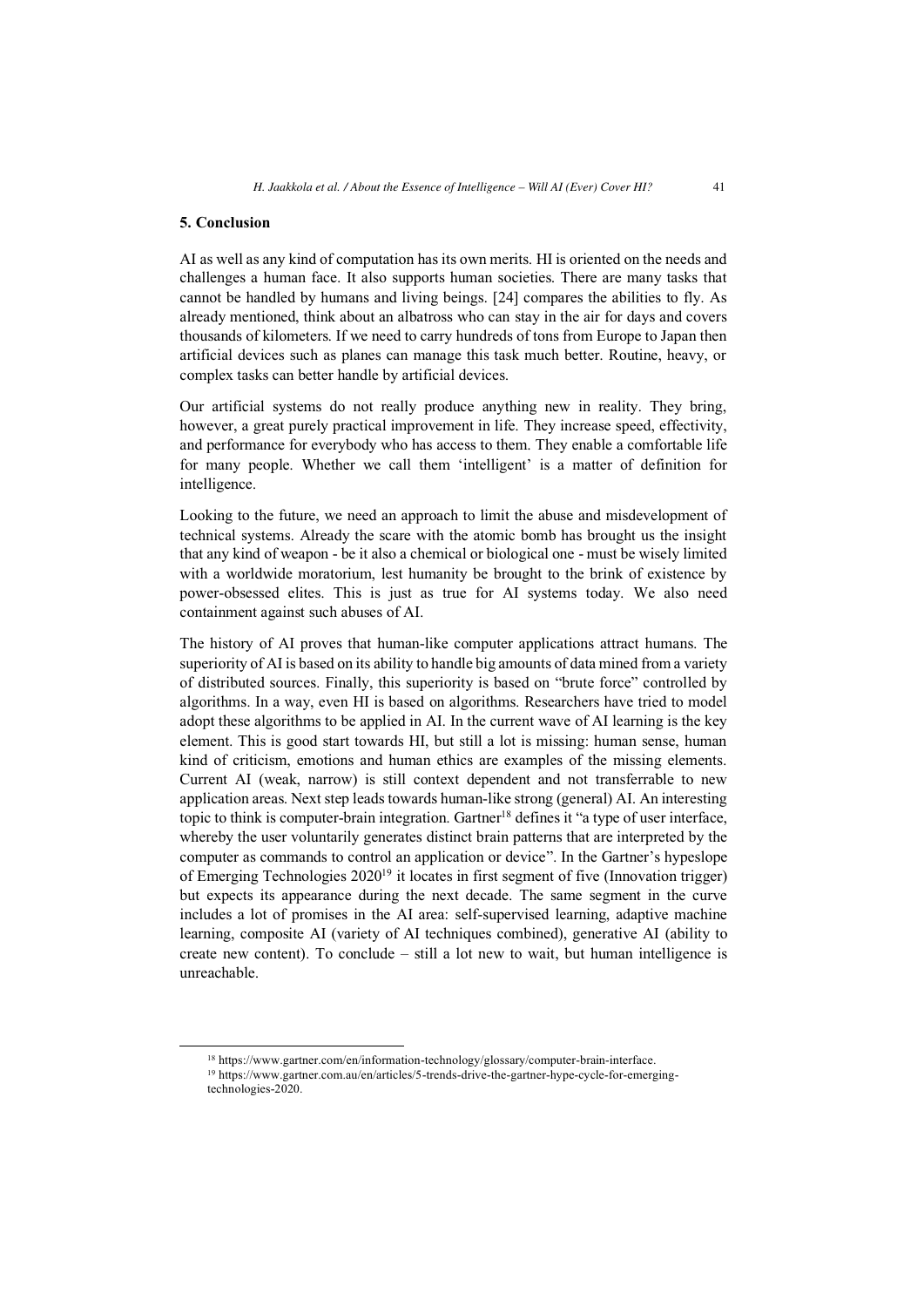#### **References**

- [1] Brooks-Bartlett J. (2021). Here's why so many data scientists are leaving their jobs. Retrieved May  $3<sup>rd</sup>$ 2021 from https://towardsdatascience.com/why-so-many-data-scientists-are-leaving-their-jobsa1f0329d7ea4.
- [2] Zhang D., Wu L., Sun C., Li S., Zhu Q. and Zhou G (2019). Modeling both Context- and Speaker-Sensitive Dependence for Emotion Detection in Multi-speaker Conversations. Proceedings of the Twenty-Eighth International Joint Conference on Artificial Intelligence (IJCAI-19), pp. 5415-5422.
- [3] Explained AI (2021). Understand AI output and build trust. Retrieved May 3rd 2021 from https://cloud.google.com/explainable-ai.
- [4] Fortuner B. (2021). Can neural networks solve any problem? Retrieved May 3<sup>rd</sup> 2021 from https://towardsdatascience.com/can-neural-networks-really-learn-any-function-65e106617fc6.
- [5] Global Language Monitor (2021). Number of Words in the English Language. Retrieved May  $3<sup>rd</sup> 2021$ from https://languagemonitor.com/number-of-words-in-english/no-of-words/.
- [6] Hauskrecht M. (2021). Propositional logic. Inferences. Retrieved May  $3<sup>rd</sup>$  2021 from https://people.cs.pitt.edu/~milos/courses/cs1571-Fall2013/Lectures/Class12.pdf.
- [7] Heaton Research (2017). The Number of Hidden Layers. Retrieved May  $3<sup>rd</sup>$  2021 from https://www.heatonresearch.com/2017/06/01/hidden-layers.html.
- [8] Hesse, Wolfgang (2020). Das Zerstörungspotential von Big Data und Künstlicher Intelligenz für die Demokratie (The destructive potential of Big Data and Artificial Intelligence for democracy). Informatik Spektrum 43(3), 339-346.
- [9] IBM Developer (2021). Neural Networks from Scratch. Rerieved May 3rd 3021 from https://developer.ibm.com/technologies/artificial-intelligence/articles/neural-networks-from-scratch/.
- [10] Jaakkola, H., Henno, J., Thalheim, B. and Mäkelä, J. (2017). The educators' telescope to the future of technology. In P. Biljanović (Ed.), MIPRO 2017 - Proceedings of the 40th Jubilee International Convention. May 22-26, 2017, Opatija, Croatia. (pp. 766-771). Opatija, Croatia: Mipro and IEEE.
- [11] Jaakkola, H., Brumen, B., Henno, J., and Mäkelä, J. (2013). Are We Trendy? In P. Biljanović (Ed.), 36th International Convention on Information and Communication Technology, Electronics and Microelectronics, MIPRO 2013 - Proceedings (Vol. ISBN 978-953-233-074-8; ISBN 978-953-233- 075-5, pp. 649-657). Opatija: Mipro and IEEE.
- [12] Jaakkola, H., Henno, J., & Mäkelä, J. (2017). Technology and the Reincarnation Cycles of Software. In Z. Budimac (Ed.), SQAMIA 2017 - Proceedings of the Sixth Workshop on Software Quality Analysis, Monitoring, Improvement, and Applications. Belgrade, Serbia, September 11-13, 2017. (Vol. Vol-1938, pp. 5:1-10). Belgrade, Serbia: CEUR Workshop Proceedings.
- [13] Jurafsky D., Martin J.H. (2020). Speech and Language Processing. Retrieved May 3rd 2021 from https://web.stanford.edu/~jurafsky/slp3/ed3book.pdf.
- [14] Kandel, Eric R. (2007). In search of memory: The emergence of a new science of mind. WW Norton & Company.
- [15] Kerkeni L., Serrestou Y., Mbarki M., Raoof K., Mahjoub M.A. and Cleder C. (2019). Automatic Speech Emotion Recognition Using Machine Learning. DOI: 10.5772/intechopen.84856
- [16] McCarthy J., Minsky M.L., Rochester N., Shannon C.E. (1955). A Proposal for the Darthmouth Summer Research Project on Artificial Intelligence. Retrieved April 25th, 2021 from http://raysolomonoff.com/dartmouth/boxa/dart564props.pdf.
- [17] Mikolov T. (2021) . Statistical Language Model Based on Neural Networks. Retrieved May 3rd 2021 from https://www.fit.vut.cz/study/phd-thesis/283/.en
- [18] Moutard C. (2021). Data Science and AI: From Promises to Frustrations. Retrieved May 3<sup>rd</sup> 2021 from https://medium.com/data-by-saegus/data-science-and-ai-from-promises-to-frustration-cd0cffc60933
- [19] Nielsen M. (2021). Neural Networks and Deep Learning, A visual proof that neural nets can compute any function. Retrieved May 3rd 2021 from http://neuralnetworksanddeeplearning.com/chap4.html
- [20] OED (2021). Updates to OED. Retrieved May 3<sup>rd</sup> 2021 from https://public.oed.com/updates/.
- [21] OpenAI (2021). Better Language Models and Their Implications. Retrieved May 3rd 2021 from 18 https://openai.com/blog/better-language-models/.
- [22] Pennington J., Socher R., D. Manning C.D., GloVe (2021). Global Vectors for Word Representation. Retrieved May 3rd 2021 from https://nlp.stanford.edu/projects/glove/
- [23] Postman, N. (1985). Amusing Ourselves to Death: *Public Discourse in the Age of Show Business. Penguin.*